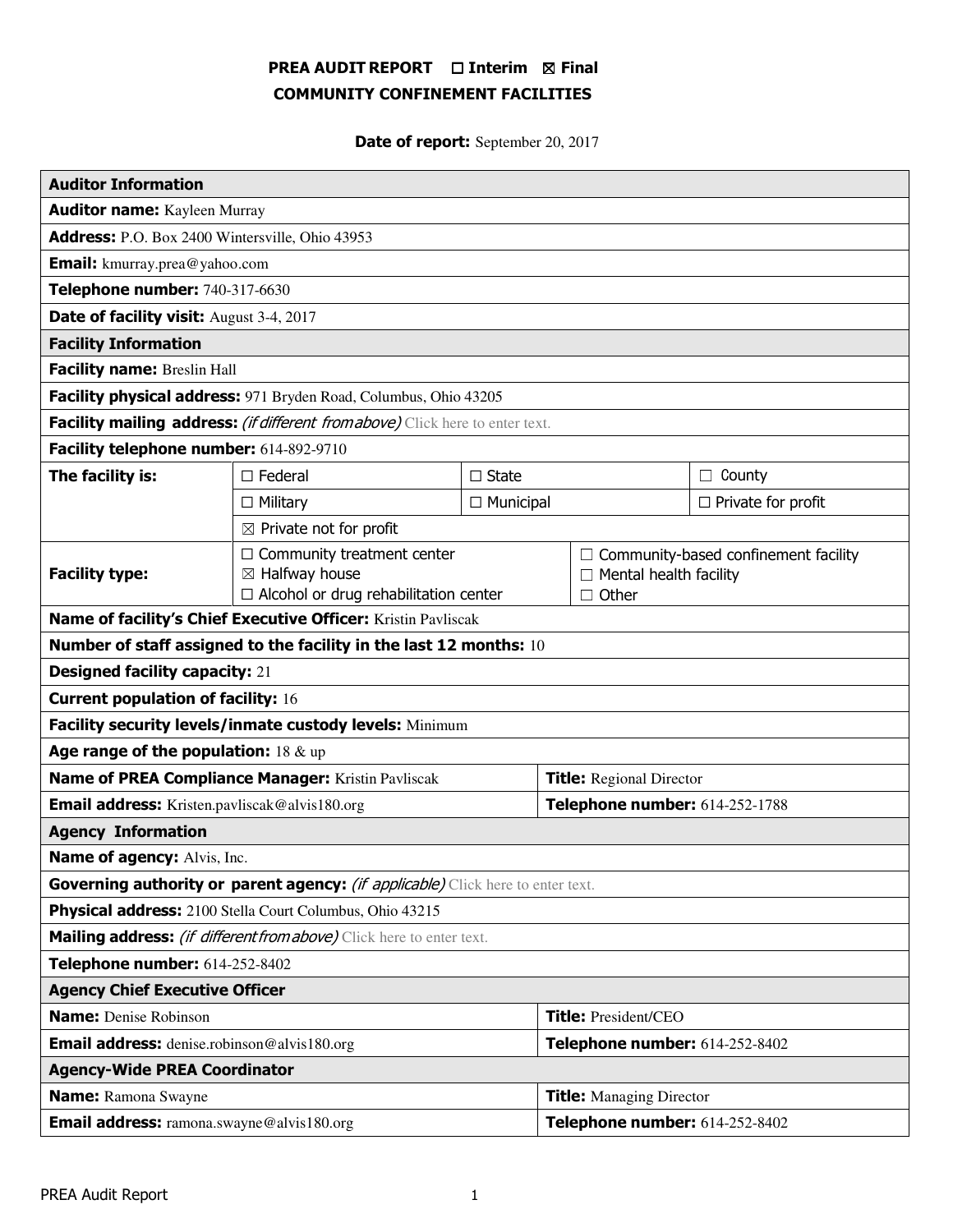## AUDIT FINDINGS

## NARRATIVE

The PREA audit for Breslin Hall Halfway House was conducted on August 3-4, 2017 in Columbus, Ohio. As part of the Alvis residential corrections program, the facility focuses on successful transition from correctional supervision to community. The facility emailed the auditor documentation relevant to showing compliance with each of the standards. This documentation included the pre-audit questionnaire, policy and procedure, facility floor plan with camera coverage marked, MOU's, staffing plan, and other PREA forms. The auditor received this information prior to the audit and received additional documentation while conducting the onsite visit.

During the audit, the auditor toured the facility and conducted informal and formal staff and client interviews. It was noted during the tour that multiple PREA audit notices were posted in conspicuous places throughout the facility. The notices included the name and address of the PREA auditor and the date posted was six weeks prior to audit. All client areas including the bathroom has posters which informs clients on the ways in which they can report an allegation; the phone numbers and addresses of agencies they can report including anonymously; and that they can report to any staff member at any time in writing or verbally. Staff post areas have a PREA posters which includes first responder duties and the facility's coordinated response plan.

Three random clients were interviewed, based on the facility's current population level. There were no residents who identified as LGBTI, so a random sample of clients was chosen from the various dorm rooms. Residents were asked about their experience with PREA education, allegation reporting, communication with staff, safety, restrooms, knock and announcements, grievance procedures, pat downs, PREA brochures and postings, and the zero tolerance policy.

Also interviewed were specialized staff. This staff includes the PREA Coordinator (also Investigator), PREA Compliance Manager (also Investigator), Community Reentry Specialist (CRS) Supervisor , Program Manager, Human Resource Generalist, and Emotional Support Personnel. The local hospitals SANE Coordinator, and SARNCO Director were not able to be interviewed. The auditor reviewed both agencies' websites and MOU agreement. The facility does not provide on-site medical or mental health services. Random staff were questioned about PREA training, how to report, to whom to report, filing reports, investigations, conducting interviews, followup and monitoring retaliation, first responder duties, and the facility's coordinated response plan.

After a brief opening with agency staff, the auditor toured the facility. The tour consisted of examining all dorm areas, group rooms, day rooms, bathrooms, operations post, utility areas, and maintenance areas. A review of employee files, training records, PREA acknowledgments, PREA forms, and data logs were also completed. The auditor gave a closeout and shared some of the immediate findings.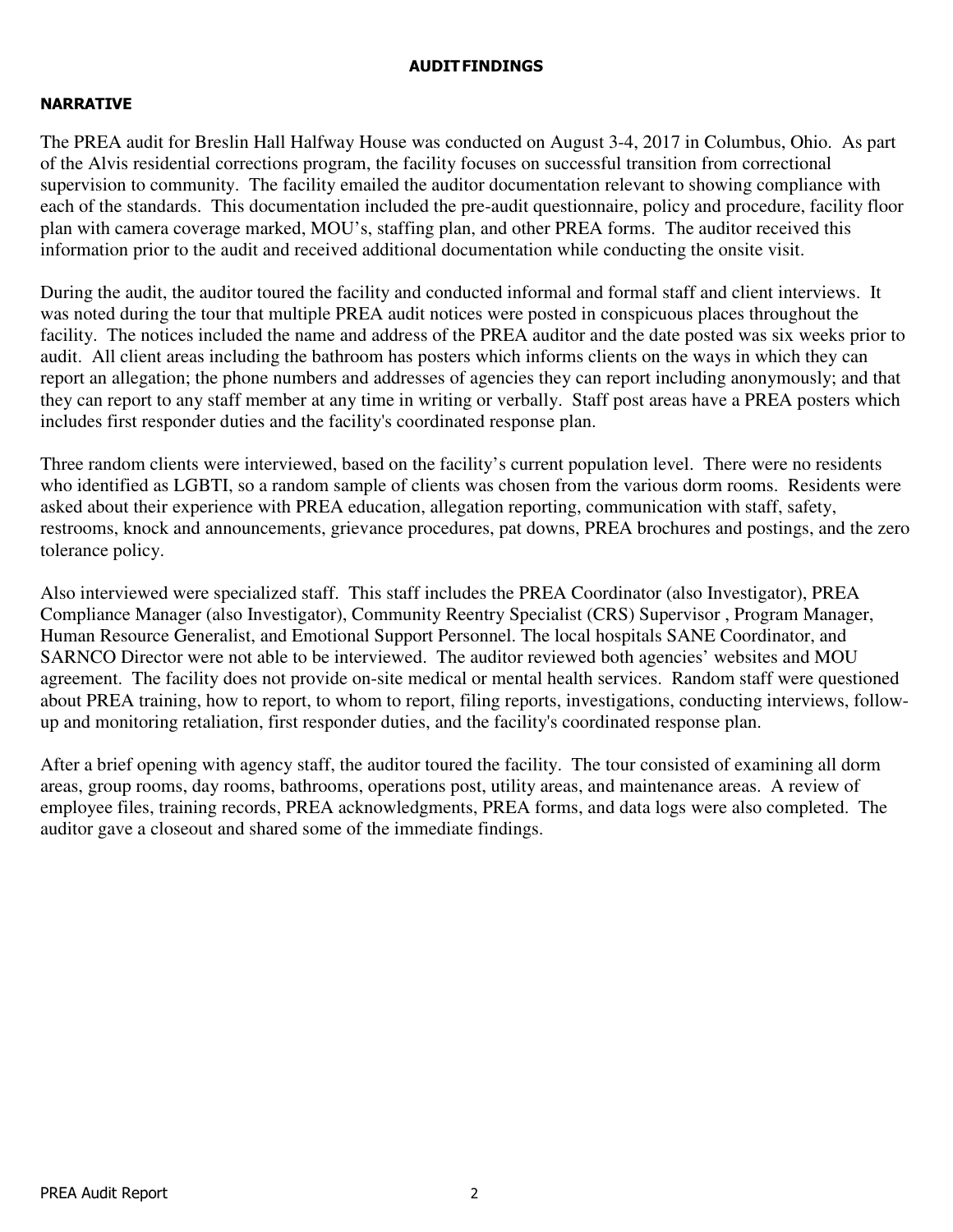## DESCRIPTION OF FACILITY CHARACTERISTICS

Breslin Hall is a halfway house located in Columbus, Ohio that serves adult female felony offenders. The facility is a three-story renovated Victorian-style house which also has a basement. The facility can house up to 21 offenders. To access the facility, one must be buzzed into a lobby area where they will be sign-in by staff. Clients would access the same entrance and be subject to a pat-down which is visible by video surveillance or residents may receive an enhanced pad down.

The facility is equipped with 16 surveillance cameras which can record and play back up to 30 days. The cameras are placed strategically throughout the interior and exterior of the building. There are also multiple security mirrors to enhance security in vulnerable areas. The first floor of the facility houses the main post office, living/lounge room, dining room, kitchen and pantry. One will exit out the kitchen door to access outside recreation space. The second floor houses the only client bathroom, a linen closet, staff offices, and two dorm rooms. The third floor houses five additional dorm rooms. The basement can be accessed through the kitchen area, and houses the client laundry, storage, and indoor recreation area. The facility uses SecurManage system to assist in accountability for conducting four head counts per shift and circulation rounds every 30 minutes, as well as security and perimeter checks throughout the facility. Community Reentry Specialist (CRS) are required to conduct more frequent checks in areas that are considered blind spot areas.

There are several dorms in the two housing units. The second floor dorm rooms both contain four single beds and a closet without doors. The third floor contains two dorm rooms with four single beds. One room has a closet with no door while the other room has no closet. There is a third dorm room with three single beds and the forth dorm room with two single beds. There are no cameras in the dorms on the second or third floor. The facility has placed SecurManage scan tags in each of the dorm rooms. CRS staff must scan the bar codes in these rooms when completing house checks. Clients that have been given a classification of vulnerable would be housed in one of the dorm rooms closest to the offices on the second floor. All rooms are designed to minimize blind spot areas. The facility is equipped with one bathroom that offers privacy for clients (see standard 115.215 to see full bathroom description). Clients are required to be out their rooms during program hours (9am-2pm weekdays), and must get permission to go back upstairs.

The facility offers several programs designed to successfully reintegrate offenders back into the community. Reentry Services include cognitive behavioral treatment, chemical dependency treatment, workforce development, case management, mentoring, housing assistance, and links to community services and support; the GED Program serves as the first step toward attending college or technical skills training and helping clients achieve financial stability; the Workforce Development Program provides job readiness training, skills training, job placement assistance, mentoring, and job retention support; and Social Enterprises provide job skills training and work experience for individuals with limited or no work history.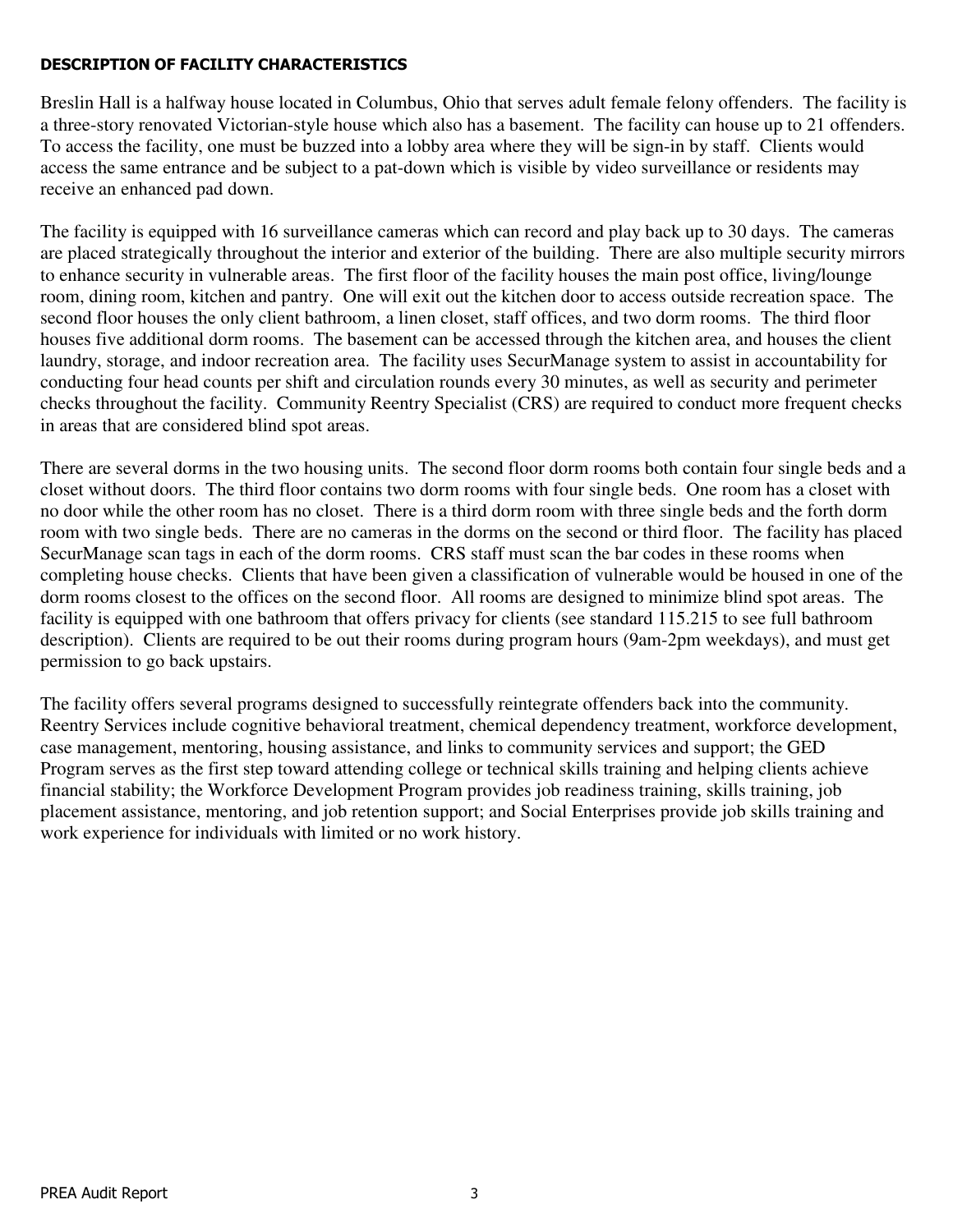## SUMMARY OF AUDIT FINDINGS

Breslin Hall Halfway House has had zero PREA allegations during this audit cycle. Breslin Hall staff interviewed indicated that they received formal PREA training during orientation as well as monthly as part of their annual training. Staff on all three shifts including security and program staff were able to discuss their responsibility as a first responder, how to report or respond to an allegation of sexual abuse, sexual harassment, or retaliation.

Staff were sure of their education and training and would be capable to responding to any allegation appropriately. Clients interviews from the facility seemed well versed on their rights under the PREA standards and knew who and how they could report including anonymously. All clients receive information at intake with the phone number and address of inside and outside agencies that could help and knew the location of posters. Services with the SARNCO for victim advocacy services and with Ohio State University South Hospital for SANE practitioners are in place.

Overall, the auditor was left with the impression that the agency as a whole and the facility specifically take PREA compliance seriously. The agency has implemented policies and practices that allow facility leadership to provide their staff with training and equipment that ensures the safety of all clients. This is the facility's first PREA audit and facility and agency management use other audited facility recommendations to make maintaining client safety and security a priority. While the facility met all standard requirements, management readily accepted auditor recommendations for best practices in select areas. The facility was not just interested in meeting minimum requirements creating a culture where all staff and clients feel comfortable reporting any concerns that they have and trust that these concerns will be taken seriously and investigated.

Number of standards exceeded: 1

Number of standards met: 39

Number of standards not met: 0

Number of standards not applicable: 2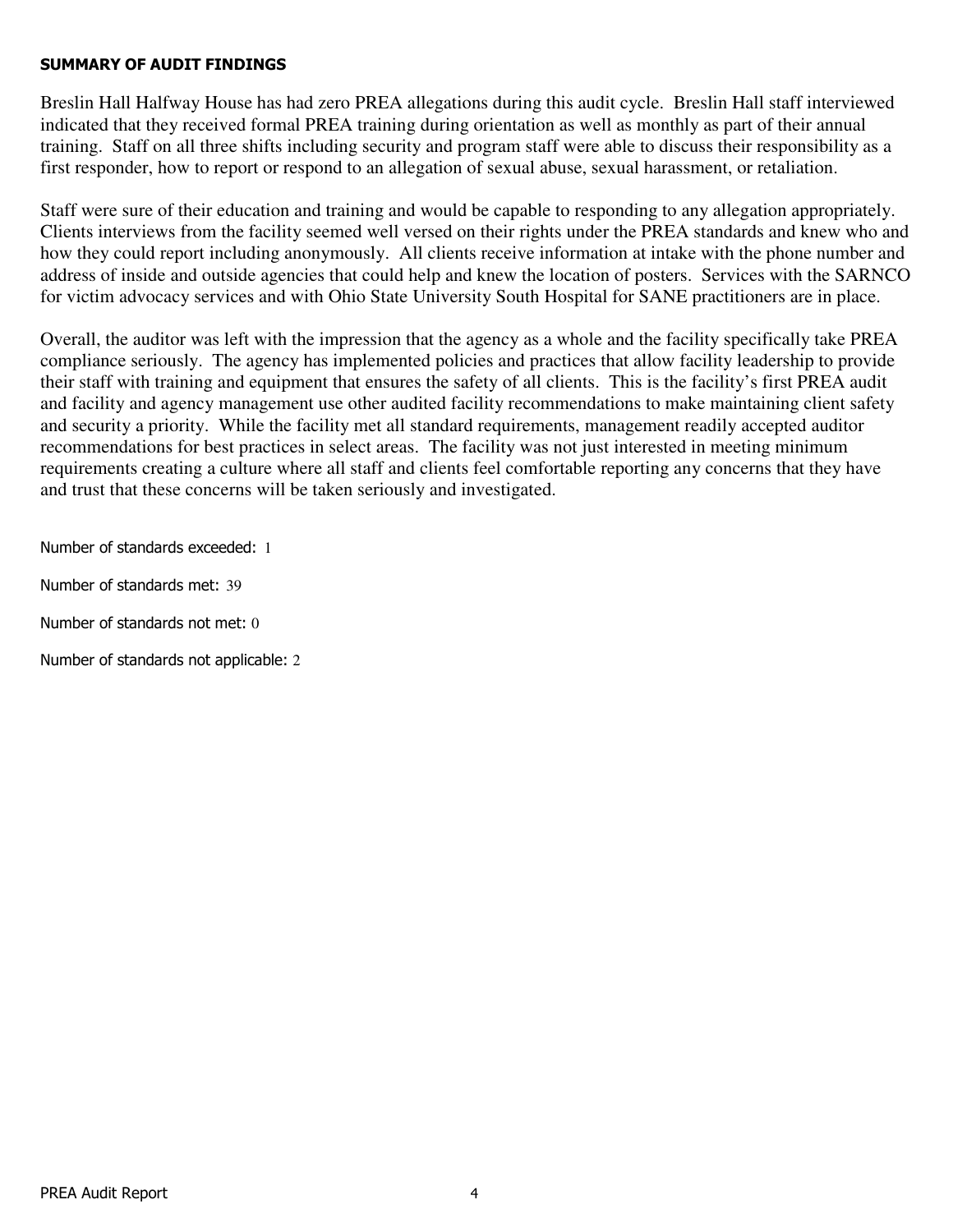## Standard 115.211 Zero tolerance of sexual abuse and sexual harassment; PREA Coordinator

- ☐ Exceeds Standard (substantially exceeds requirement of standard)
- $\boxtimes$  Meets Standard (substantial compliance; complies in all material ways with the standard for the relevant review period)
- ☐ Does Not Meet Standard (requires corrective action)

Auditor discussion, including the evidence relied upon in making the compliance or non-compliance determination, the auditor's analysis and reasoning, and the auditor's conclusions. This discussion must also include corrective action recommendations where the facility does not meet standard. These recommendations must be included in the Final Report, accompanied by information on specific corrective actions taken by the facility.

Breslin Hall adheres to the Alvis agency zero tolerance policy. The policy outlines the facility's approach to preventing, detecting, and responding to sexual abuse and sexual harassment.

The agency's Managing Director serves as the agency wide PREA Coordinator and reports to the agency's President/CEO. The auditor spoke with the PREA Coordinator concerning her authority to develop, implement, and oversee the agency's efforts to comply with PREA standards. During the interview, it was clear that the PREA Coordinator has sufficient time and authority to implement the agency's policies and practices in an effort to obtain and maintain compliance.

At the Breslin Hall facility, the Regional Director serves as the facility PREA manager. The Regional Director would report any PREA related issues to the Coordinator. During the interview, the Regional Director noted that she has sufficient time and authority to implement all policies and practices related to obtain and maintaining compliance with PREA standards.

Review: Policy and procedure Interview with PREA Coordinator/Managing Director Interview with PREA Compliance Manager/Regional Director Past Interview with President/CEO

## Standard 115.212 Contracting with other entities for the confinement of residents

- ☐ Exceeds Standard (substantially exceeds requirement of standard)
- $\Box$  Meets Standard (substantial compliance; complies in all material ways with the standard for the relevant review period)
- ☐ Does Not Meet Standard (requires corrective action)

Auditor discussion, including the evidence relied upon in making the compliance or non-compliance determination, the auditor's analysis and reasoning, and the auditor's conclusions. This discussion must also include corrective action recommendations where the facility does not meet standard. These recommendations must be included in the Final Report, accompanied by information on specific corrective actions taken by the facility.

N/A: The PREA Coordinator reports that the facility is operated by a private agency and does not contract with other agencies for offender placement

## Standard 115.213 Supervision and monitoring

- $\Box$  Exceeds Standard (substantially exceeds requirement of standard)
- $\boxtimes$  Meets Standard (substantial compliance; complies in all material ways with the standard for the

## PREA Audit Report 5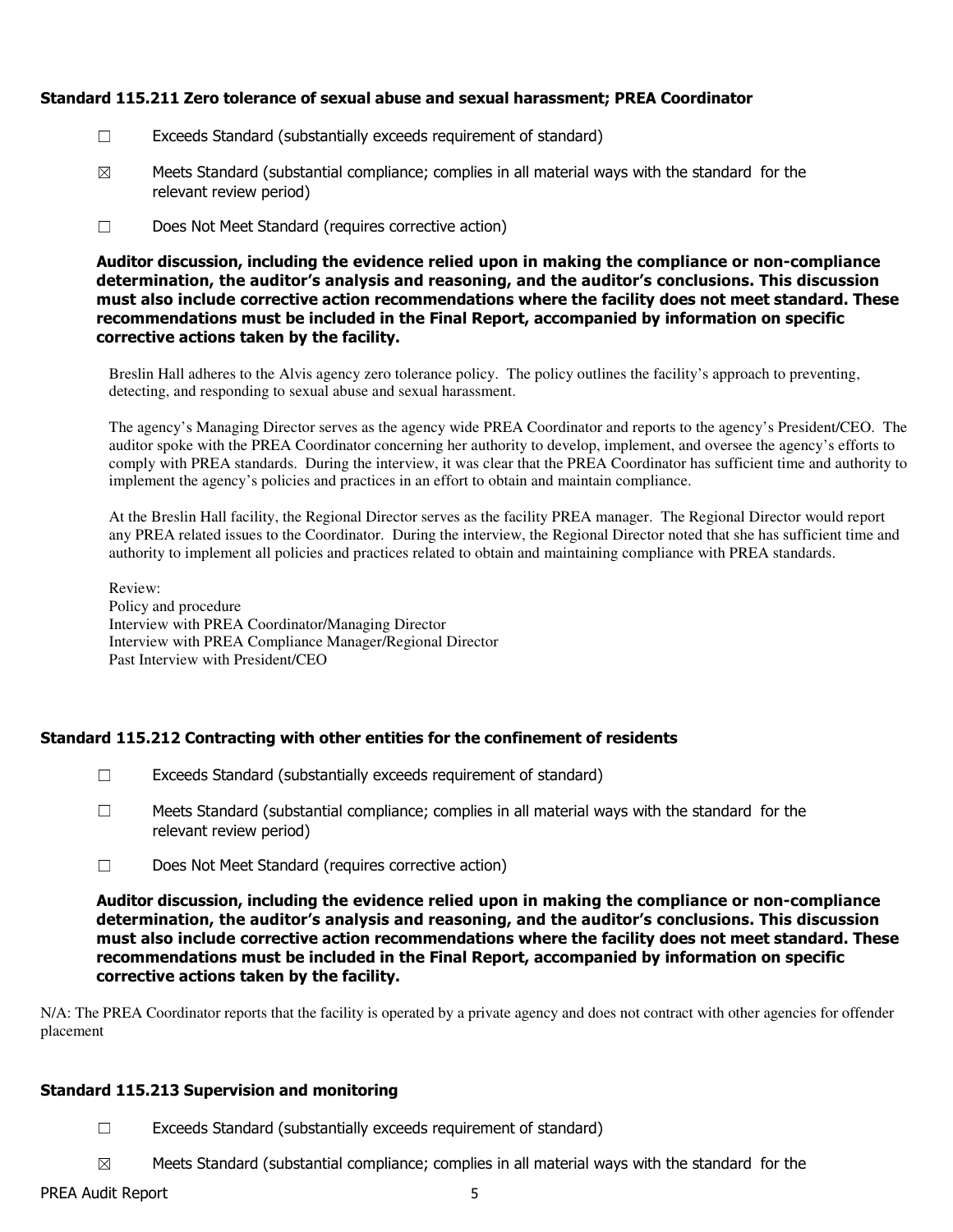relevant review period)

☐ Does Not Meet Standard (requires corrective action)

Auditor discussion, including the evidence relied upon in making the compliance or non-compliance determination, the auditor's analysis and reasoning, and the auditor's conclusions. This discussion must also include corrective action recommendations where the facility does not meet standard. These recommendations must be included in the Final Report, accompanied by information on specific corrective actions taken by the facility.

The agency has a policy requiring each facility complete a staffing plan that provides for adequate levels of staffing and where appropriate video monitoring equipment to protect clients against sexual misconduct. The staffing plan reviews the physical elements of the building including the placement of cameras and identified blind spot areas; plans for prevention and detection including coverage of blind spot areas, requiring staff to have blinds or doors open when clients are in the office, and proper placement of SecurManage scan tags to ensure CRS staff are conducting proper and timely tours throughout the facility; and ensuring proper staff to clients ratios and that staff have been properly trained on the PREA standards. The plan also reviews the number and types of allegations during that year and ensures all recommendations have been implemented.

The facility has a total of 16 cameras (internally and externally) that aid in the supervision of clients. The cameras record to a digital server and are capable of a thirty day play back. The facility is located in a renovated three story Victorian style house with one main entry point. Staff, clients, and visitors must be "buzzed in" to the main hallway/lobby area that is staffed with a Community Reentry Specialist (CRS) at the main post 24 hours a day. This staff member will monitor cameras, complete pat downs on clients entering the building, and sign clients in and out of the building. Clients have free access to a recreation yard where they can take smoke breaks. CRS staff complete four house checks per shift and a walkthrough every 30 minutes.

The plan is required to be reviewed annually.

During the most recent review, management staff completed a walkthrough of the facility and discussed areas of concern. The staff reviewed blind spot areas and documented these locations on the facility's floor plan. Staffing levels, camera coverage, and PREA training were also discussed.

There have been no reports of deviations to the staffing plan.

Review: Policy and procedure Facility tour Staffing plan Floor plan with identified blind spots Interview with PREA Coordinator Interview with Regional Director

## Standard 115.215 Limits to cross-gender viewing and searches

- ☐ Exceeds Standard (substantially exceeds requirement of standard)
- $\boxtimes$  Meets Standard (substantial compliance; complies in all material ways with the standard for the relevant review period)
- ☐ Does Not Meet Standard (requires corrective action)

Auditor discussion, including the evidence relied upon in making the compliance or non-compliance determination, the auditor's analysis and reasoning, and the auditor's conclusions. This discussion must also include corrective action recommendations where the facility does not meet standard. These recommendations must be included in the Final Report, accompanied by information on specific corrective actions taken by the facility.

Per agency policy, the facility does not permit body cavity or strip searches. The facility houses only female clients and all CRS staff are females. The facility conducts enhanced pat downs (striped to the lowest layer of clothing excluding underclothes). All pat downs including the enhanced pat downs are completed in camera view. All employees are trained on the proper techniques to an enhanced pat down during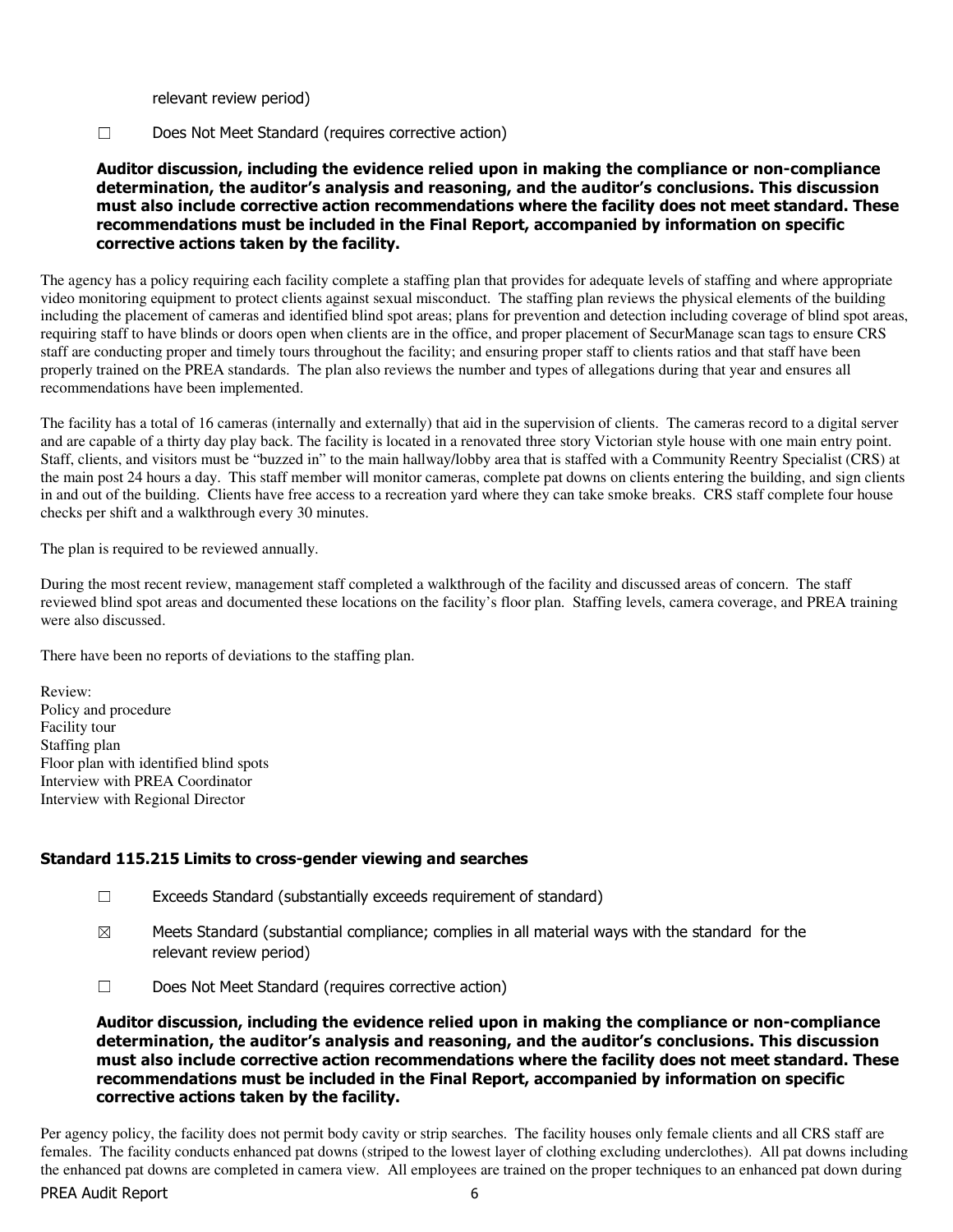orientation and again annually at the facility.

The facility allows for clients to shower, perform bodily functions, and dress in areas not viewable to staff. The clients share a bathroom located on the second floor. The bathroom has three toilet stalls with doors and three individual shower stalls with frosted glass doors. The facility has not had an incident of incidental viewing. Males including maintenance workers are announced and escorted when entering the building.

The facility has not housed a transgender or intersex client. The agency has developed a transgender housing policy that has identified specific facilities in the Alvis, Inc. umbrellas that are uniquely equipped to manage, house, and secure a transgender or intersex client safely. The Breslin Hall facility has been identified as being capable of housing a transgender or intersex client safely. Once identified and assigned a facility, the client will be place in a room near staff offices on the second floor that offers a more secure environment. The client will be consulted as to their needs for privacy concerning personal hygiene and because Breslin Hall only has female CRS staff, females would conduct pat downs. The agency has a policy for professional, respectful transgender/intersex client pat downs. All staff members are trained during orientation at Alvis House's live academy where staff will practice appropriate pat downs, cross-gender pat downs, and transgender/intersex pat downs on manikins.

During interviews with staff, all indicate that they have been trained properly on how to conduct a variety of pat downs. The staff members felt comfortable with their training and no issues have been reported concerning the pat down process.

During interviews with clients, the auditor noted that all clients reported that the pat downs were conducted professionally and respectfully. At no time did a resident complain that they were uncomfortable in a sexualized way during a pat down.

Review: Policy and procedure Facility tour Interview with Regional Director Interview with CRS Shift Supervisor Interview with random staff Interview with random clients Interview with PREA Coordinator

#### RECOMMENDATION:

The auditor recommended that they increase the frequency of staff pat down training (especially when a staff member is moving from an allfemale facility to a male facility that conducts cross gender pat downs) and supervisory review of CRS pat downs.

#### FACILITY RESPONSE:

The facility operations managers will increase the frequency in which they monitor CRS pat downs. The agency has recently promoted a Regional Manager to the agency Training Manager that has building operations experience to properly train staff on all types of searches.

## Standard 115.216 Residents with disabilities and residents who are limited English proficient

- ☐ Exceeds Standard (substantially exceeds requirement of standard)
- $\boxtimes$  Meets Standard (substantial compliance; complies in all material ways with the standard for the relevant review period)
- ☐ Does Not Meet Standard (requires corrective action)

Auditor discussion, including the evidence relied upon in making the compliance or non-compliance determination, the auditor's analysis and reasoning, and the auditor's conclusions. This discussion must also include corrective action recommendations where the facility does not meet standard. These recommendations must be included in the Final Report, accompanied by information on specific corrective actions taken by the facility.

The agency has a policy that calls for the reasonable accommodations for clients that allow for them to be able to benefit from program services. These services are for clients who may have a physical, mental, or cognitive disability or for clients who may be limited English proficient. The facility works with community partners to address specific individual needs so that clients can benefit from all aspects of the facility's efforts to prevent, detect, and respond to incidents of sexual abuse and sexual harassment.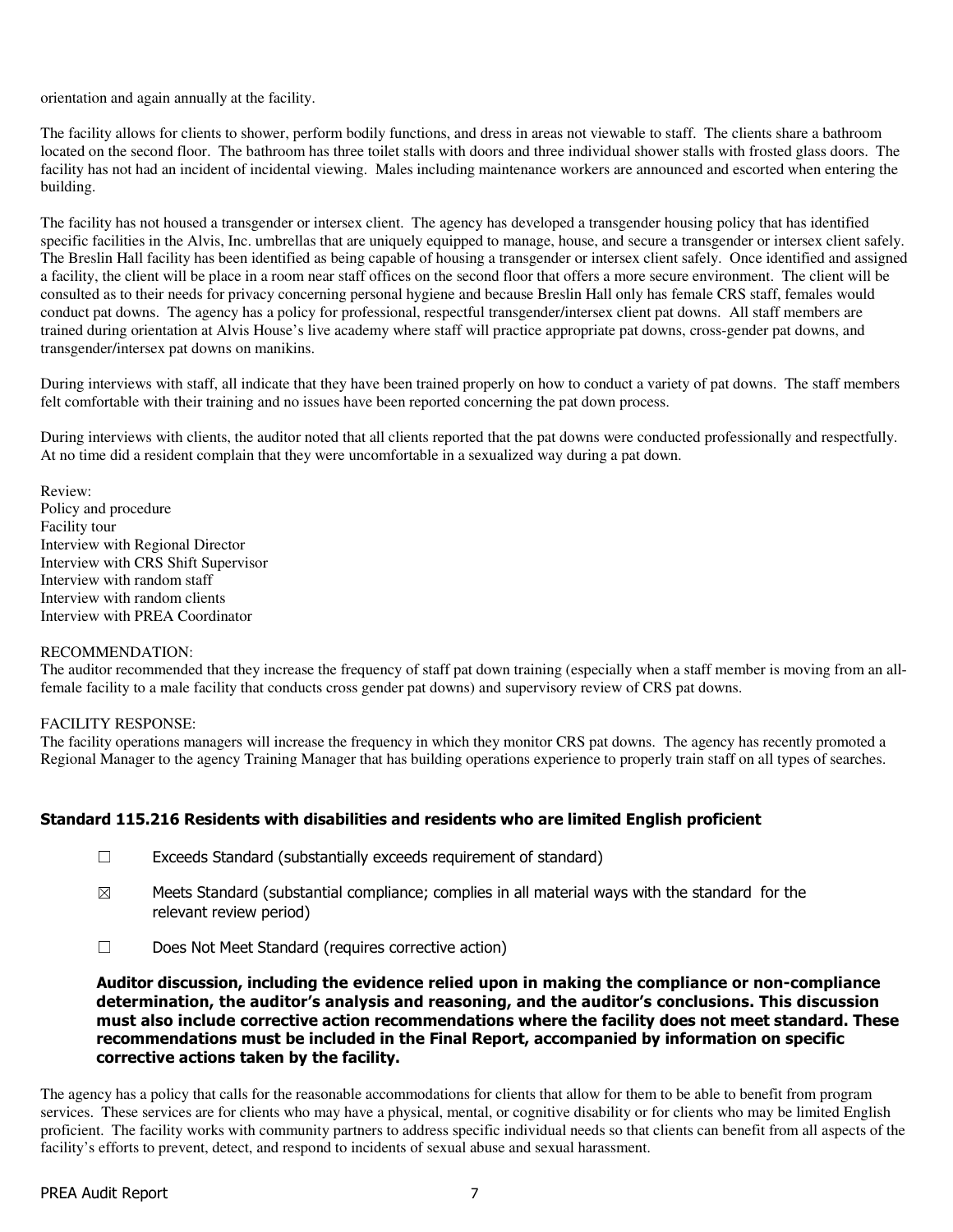The facility staff are instructed to ensure that all aspects of PREA are communicated to all clients regardless of mental, physical, or cognitive disability or language barrier. If there is not a qualified staff member to assist the client, a community partner will be contracted to aid the client in understanding agency rules, PREA, and other regulations. At no time will another client be used for interpretive services unless a delay in services would compromise the client's safety, the performance of first responder duties, or an investigation.

The facility does not currently house any client needing these services.

Review: Policy and procedure Interview with random staff Interview with Regional Director

#### Standard 115.217 Hiring and promotion decisions

- ☐ Exceeds Standard (substantially exceeds requirement of standard)
- $\boxtimes$  Meets Standard (substantial compliance; complies in all material ways with the standard for the relevant review period)
- ☐ Does Not Meet Standard (requires corrective action)

#### Auditor discussion, including the evidence relied upon in making the compliance or non-compliance determination, the auditor's analysis and reasoning, and the auditor's conclusions. This discussion must also include corrective action recommendations where the facility does not meet standard. These recommendations must be included in the Final Report, accompanied by information on specific corrective actions taken by the facility.

Alvis has a policy that prohibits any of the facilities it operates to hire or promote staff (including contractors and volunteers) that have been convicted of sexual abuse in a prison, jail, lockup, or community confinement facility, nor will they hire or promote anyone who has been civilly or administratively adjudicated to have engaged in sexual abuse in the community. The facility conducts a NCIC/NLETS background check on all employees and volunteers. The agency has a HRIS system that will generate a report annually that list staff that will need to receive a background check. Staff members who work in a facility that houses federal Bureau of Prison offenders will automatically receive a background check every five years as part of the contract renewal. A random review of 12 employee files shows that all employee background checks are up to date. The agency documents all contact with previous employers.

The employee application requires all applicants to reveal if they have been convicted of sexual abuse in a prison, jail, lockup, or community confinement facility or convicted of engaging or attempting to engage in sexual activity in the community by force (over or implied) or coercion, or if the victim did not consent or was unable to consent; and if they have been civilly or administratively adjudicated to have engaged in the above activity.

The agency also has a PREA acknowledgement form that all staff sign. The form reviews the agency's zero tolerance policy and all expectations under the PREA guidelines including the continuing affirmative duty to report any allegation against the employee.

Employees who would like to move up within the agency will have to submit a letter of interest to the HR Department. The HR Department will assess the eligibility of the employee by reviewing performance appraisals, disciplinary records, and personnel action reports. Employees who have a disciplinary report that includes a substantiated allegation of sexual harassment will not be considered for the position.

The auditor reviewed 12 random employee files. The review included on boarding documentation, employment application, reference checks/verification, interview forms, disciplinary records, training records, background checks, employee handbook, code of conduct/ethics acknowledgement, and promotions.

The auditor interviewed the Human Resource Generalist concerning their method for ensuring all employees receive their initial and five year background checks, the process for promotions, and the onboarding process. The HR Generalist reported that if a staff member does not have all proper documentation related to PREA and the onboarding process, notification will be sent to the regional director along with instruction on how to correct the deficiency.

During the last audit, it was noted by the auditor that while the HR Department completes reference checks for all candidates for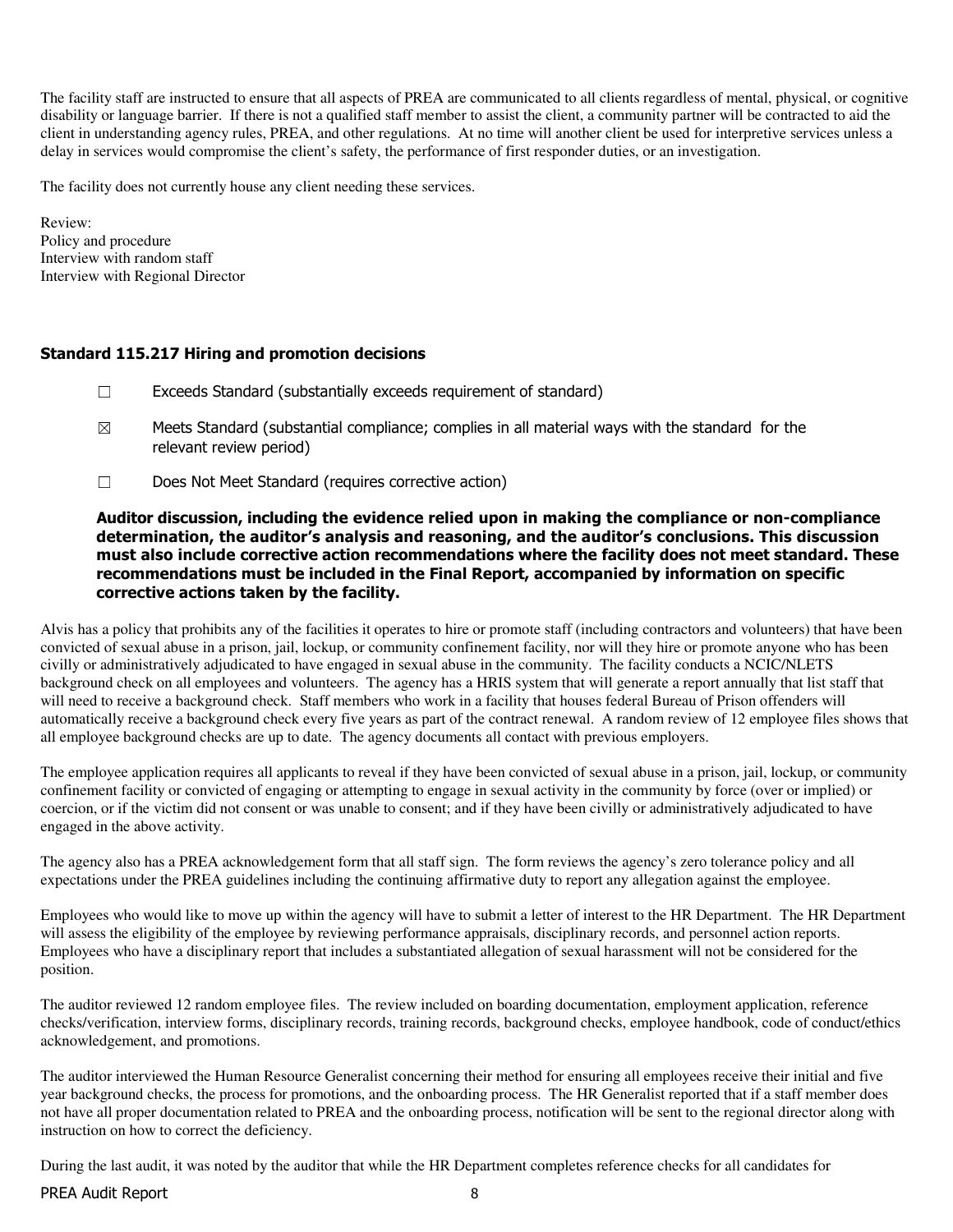employment, the agency did not document whether they contacted past institutional employers for information on substantiated allegations of sexual abuse or if the employee resigned during a pending investigation of an allegation of sexual abuse. During file reviews this audit cycle, all new employees have a proper reference check if they previously worked in an institution as defined by 42 U.S.C. § 1997.

Review: Policy and procedure Employee ethics acknowledgement Employee files Onboarding documentation Interview with HR Generalist

## Standard 115.218 Upgrades to facilities and technologies

- $\Box$  Exceeds Standard (substantially exceeds requirement of standard)
- $\boxtimes$  Meets Standard (substantial compliance; complies in all material ways with the standard for the relevant review period)
- ☐ Does Not Meet Standard (requires corrective action)

#### Auditor discussion, including the evidence relied upon in making the compliance or non-compliance determination, the auditor's analysis and reasoning, and the auditor's conclusions. This discussion must also include corrective action recommendations where the facility does not meet standard. These recommendations must be included in the Final Report, accompanied by information on specific corrective actions taken by the facility.

The facility has not acquired any new facility nor is it planning any substantial expansion or modification to the current facility. The facility constantly reviews the facility for needs to its video monitoring system. This includes taking into consideration how such technology may enhance its ability to protect residents from sexual abuse.

Facility management and the PREA Coordinator review the staffing plan annually in order to access the effectiveness of the facility's security program and if improvements in the electronic monitoring could help in the prevention, detection, and responding to sexual abuse and sexual harassment. The facility does not have a current need for additional electronic monitoring or increased staffing levels. The PREA Coordinator will continue to monitor and request additional resources as needs arise.

Review: Facility tour Floor plans Interview with PREA Coordinator Interview with Regional Director Interview with CRS Shift Supervisor

## Standard 115.221 Evidence protocol and forensic medical examinations

- ☐ Exceeds Standard (substantially exceeds requirement of standard)
- $\boxtimes$  Meets Standard (substantial compliance; complies in all material ways with the standard for the relevant review period)
- ☐ Does Not Meet Standard (requires corrective action)

Auditor discussion, including the evidence relied upon in making the compliance or non-compliance determination, the auditor's analysis and reasoning, and the auditor's conclusions. This discussion must also include corrective action recommendations where the facility does not meet standard. These recommendations must be included in the Final Report, accompanied by information on specific corrective actions taken by the facility.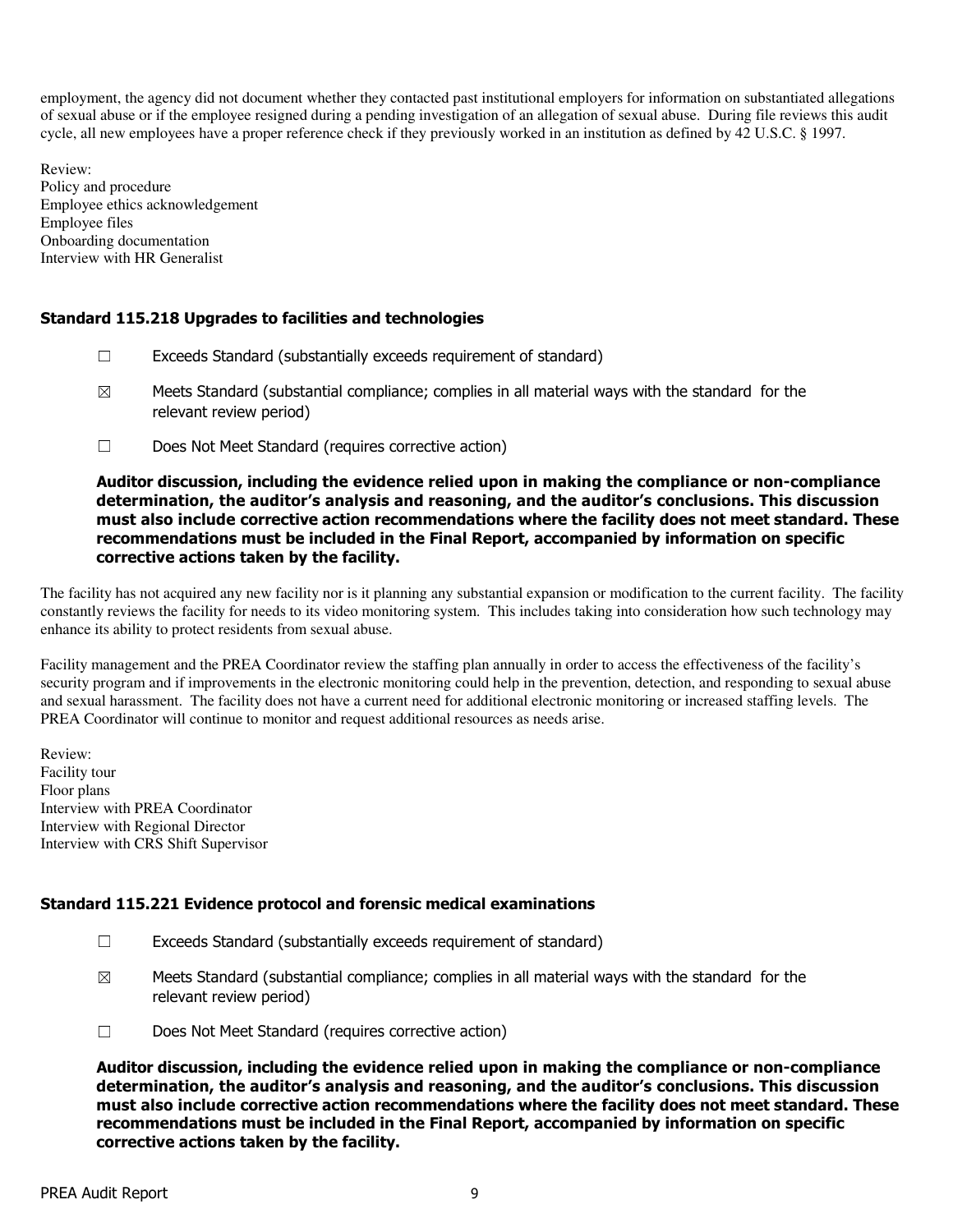The facility conducts administrative investigations into allegations of sexual abuse and sexual harassment. If at any time during the investigation the incident appears to be criminal in nature, the PREA investigator will refer the case to the legal authority for a criminal investigation. The facility has an MOU with the City of Columbus Police Department as they have the legal authority to investigate criminal conduct at the facility. The department has agreed to use "A National Protocol for Sexual Assault Medical Forensic Examinations, Adults/Adolescents" as the uniform evidence protocol in which to investigate any criminal allegations.

The facility will send clients to Ohio State University (OSU) East Hospital where they perform forensic exams as no cost to the victim. The auditor reviewed OSU East's website to confirm the services of a SANE practitioner and advocate services that would be provided by partnering agency SARNCO (Sexual Assault Response Network of Central Ohio). Alvis House has a MOU with SARNCO (Sexual Assault Response Network of Central Ohio) to provide advocate and emotional supportive services.

OSU East has a SANE nurse on staff 24 hours a day 7 days a week. These nurses have been trained in forensic nursing and crisis intervention clinical competencies. SARNCO would provide an advocate to offer emotional support, crisis intervention, and follow up services.

The agency clinicians, Dr. Shively and Susan Dalton-Miller are trained to provide emotional supportive services and would offer follow up services for the victim.

Review: Policy and procedure MOU with SARNCO MOU with City of Columbus Police Department Emotional support person certificate Review of OSU East website Review of SARNCO website Interview with PREA Coordinator Interview with Regional Director

## Standard 115.222 Policies to ensure referrals of allegations for investigations

- ☐ Exceeds Standard (substantially exceeds requirement of standard)
- $\boxtimes$  Meets Standard (substantial compliance; complies in all material ways with the standard for the relevant review period)
- ☐ Does Not Meet Standard (requires corrective action)

Auditor discussion, including the evidence relied upon in making the compliance or non-compliance determination, the auditor's analysis and reasoning, and the auditor's conclusions. This discussion must also include corrective action recommendations where the facility does not meet standard. These recommendations must be included in the Final Report, accompanied by information on specific corrective actions taken by the facility.

The agency has a policy that regulates an administrative investigation of all allegations of sexual abuse and sexual harassment. The policy ensures that any allegation that appears to be criminal in nature is referred to the legal authority in charge of conducting a criminal investigation. The facility has a MOU with the City of Columbus Policy Department, the agency who has the legal authority to conduct such investigation. The agency has posted its policy concerning conducting an administrative and criminal investigation on its website (https://alvis180.org). During this audit cycle, the facility has had no reported allegations.

Review: Policy and procedure Agency website Interview with PREA Coordinator

## Standard 115.231 Employee training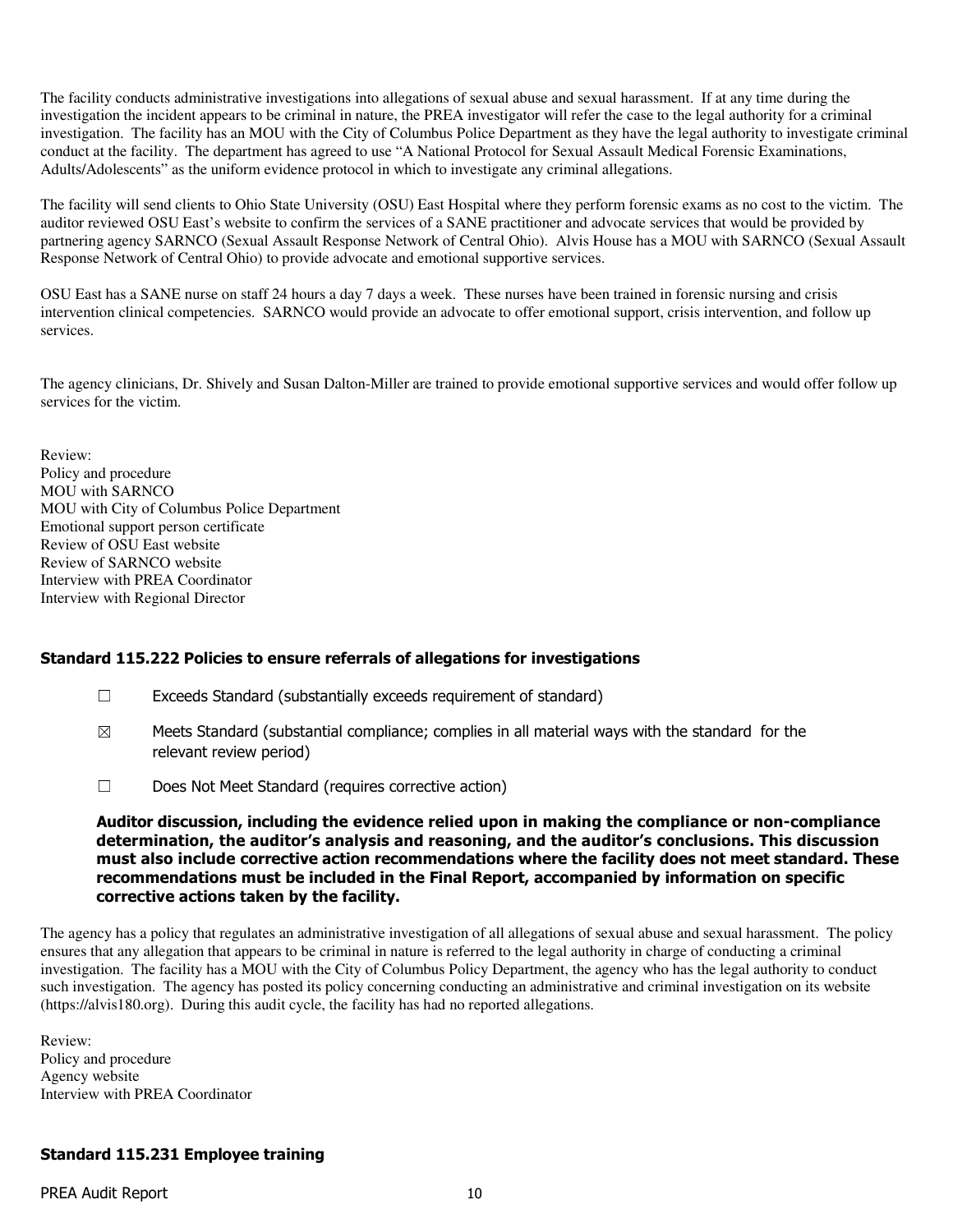- ☐ Exceeds Standard (substantially exceeds requirement of standard)
- $\boxtimes$  Meets Standard (substantial compliance; complies in all material ways with the standard for the relevant review period)
- ☐ Does Not Meet Standard (requires corrective action)

Auditor discussion, including the evidence relied upon in making the compliance or non-compliance determination, the auditor's analysis and reasoning, and the auditor's conclusions. This discussion must also include corrective action recommendations where the facility does not meet standard. These recommendations must be included in the Final Report, accompanied by information on specific corrective actions taken by the facility.

All employees' orientation training during their onboarding at Alvis. This training includes PREA related topics. During this training staff are trained in a room that replicates a facility setting. Their staff are able to learn how to detect blind spot areas; conduct pat downs, enhanced pat downs, and transgender/intersex pat downs; and complete searches. The classroom part of the training includes:

Gender specific training Code of ethics PREA assessment and the use of screening information Resident reporting Boundaries PREA compliance for HR operations Investigations First responder duties/coordinated response plan Client rights under the PREA guidelines PREA policies Rights and responsibilities for incidents of sexual abuse, assault, harassment, and retaliation Symptoms of abuse LGBTI populations Community based resources Allegation outcome reporting Victim medical/mental health care

In addition to orientation training on PREA topics, employees participate in monthly training which will cover a PREA related topic. The training coordinator in conjunction with the PREA Coordinator ensures that the required PREA topics in standard 115.231 are covered and that each employee signs verification of such training. All training is tracked and a copy is kept in the employees file.

HR Generalist reported that during file reviews if a staff member is found not to have completed mandatory annual training, which includes PREA, that staff member will be pulled off the schedule until the training is completed.

#### RECOMMENDATION:

Auditor recommended that facility management specifically document the subject matter in the title when facilitating PREA training (do not just refer to the training as PREA).

Review: Employee files Training room tour Training curriculum Staff rosters Interview with Training Coordinator Interview with PREA Coordinator Interview with random staff

## Standard 115.232 Volunteer and contractor training

☐ Exceeds Standard (substantially exceeds requirement of standard)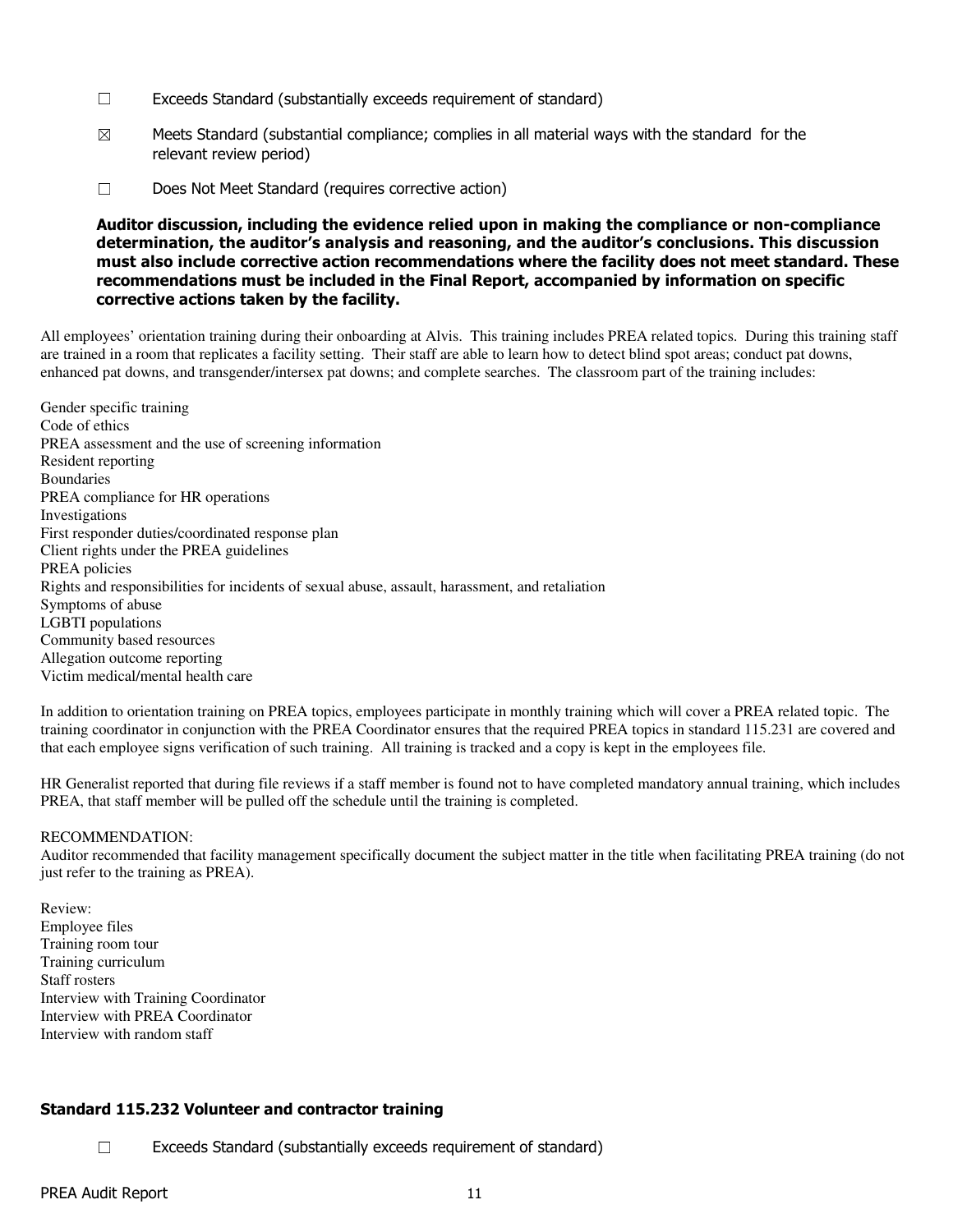- $\boxtimes$  Meets Standard (substantial compliance; complies in all material ways with the standard for the relevant review period)
- ☐ Does Not Meet Standard (requires corrective action)

Auditor discussion, including the evidence relied upon in making the compliance or non-compliance determination, the auditor's analysis and reasoning, and the auditor's conclusions. This discussion must also include corrective action recommendations where the facility does not meet standard. These recommendations must be included in the Final Report, accompanied by information on specific corrective actions taken by the facility.

The agency requires all contractors and volunteers to participate in training before having contact with clients. The training is conducted by the PREA Coordinator and includes review of the agency's zero tolerance policy, how to prevent, detect, and respond to allegations of sexual abuse and sexual harassment, documentation of allegations, client care, code of ethics, and rules of conduct. All contractors and volunteers are required to sign verification of training.

At the time of the audit, there were no contractors or volunteers in the facility.

Review: Policy and procedure Contractor/volunteer sign-in sheet Contractor/volunteer zero tolerance acknowledgement form Contractor/volunteer code of ethics acknowledgement form Training curriculum Interview with PREA Coordinator

## Standard 115.233 Resident education

- ☐ Exceeds Standard (substantially exceeds requirement of standard)
- $\boxtimes$  Meets Standard (substantial compliance; complies in all material ways with the standard for the relevant review period)
- ☐ Does Not Meet Standard (requires corrective action)

#### Auditor discussion, including the evidence relied upon in making the compliance or non-compliance determination, the auditor's analysis and reasoning, and the auditor's conclusions. This discussion must also include corrective action recommendations where the facility does not meet standard. These recommendations must be included in the Final Report, accompanied by information on specific corrective actions taken by the facility.

All residents receive information at intake on the facility's zero tolerance policy. This information is reviewed with the client to ensure that each client knows how to report incidents or suspicions of sexual abuse or sexual harassment; their right to be free from sexual abuse, sexual harassment, and retaliation; and how to keep themselves safe while in the facility. If a resident is limited in English proficiency or another disability that prevents, normal communication, the facility will work with outside agencies to ensure each client can benefit from the agency's efforts to prevent, detect, report, and respond to allegations of sexual abuse and sexual harassment.

At intake clients will receive brochures and other documentation that provides phone numbers and addresses to reporting and supportive agencies. This information is also documented throughout the facilities on posters located in conspicuous places. A more formal client education concerning their rights and responsibilities under the PREA standards is given by the PREA Coordinator.

The facility provided the auditor with the documentation that is given to clients, and noted the posters located throughout the facilities.

In total, three clients were interviewed by the auditor (20% of the current population). The clients acknowledged receiving PREA education training and informational brochures from the facility. All clients reported feeling safe in the facility and comfortable enough with staff to report an allegation if necessary Clients were aware of the PREA postings and the free phone available if they needed to contact a hotline or other supportive services. Clients in this facility are also able to have a personal cell phone.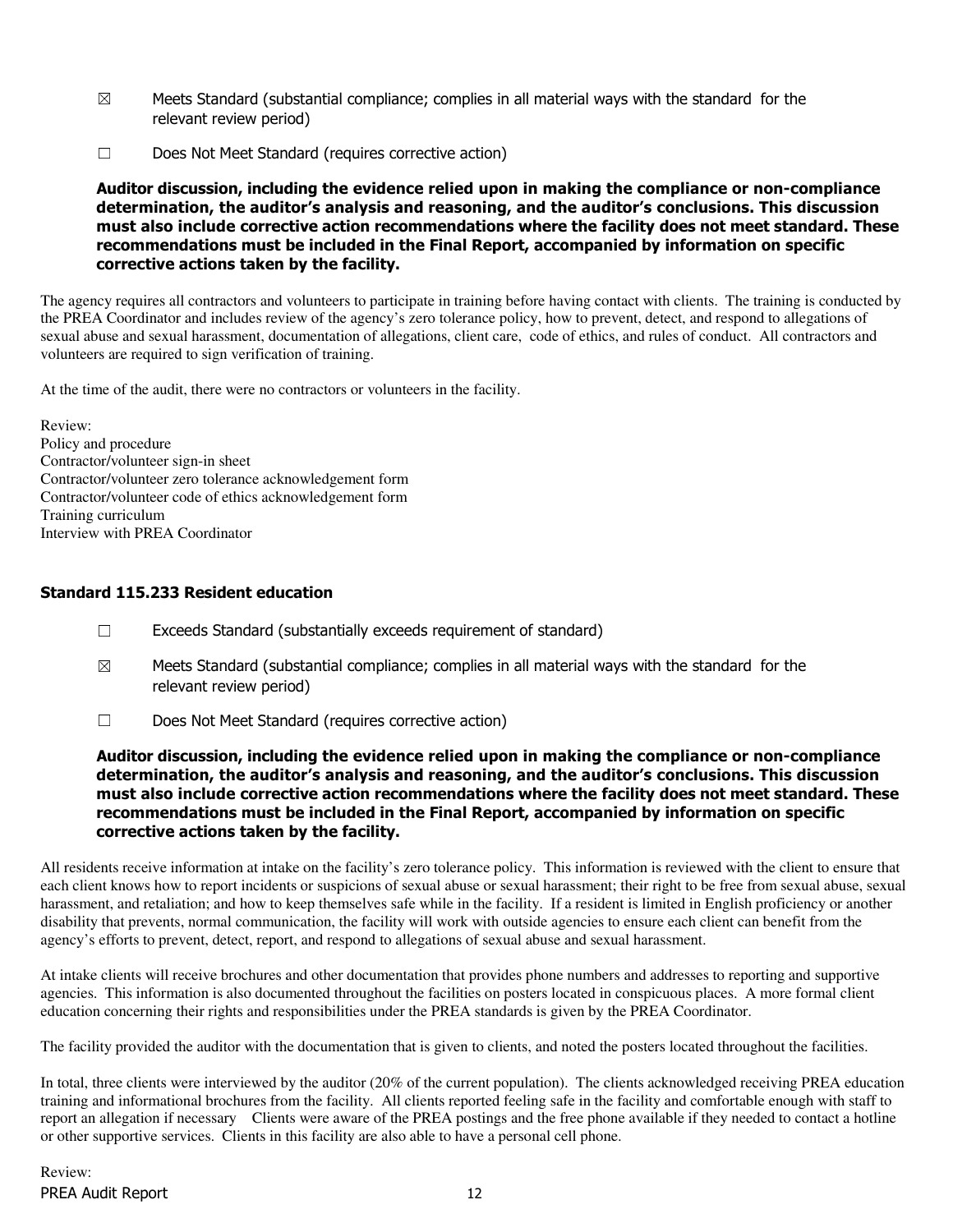Policy and procedure Client education curriculum Client education roster Client PREA brochure PREA posters Client support documentation Facility tour Interview with random clients Interview with PREA Coordinator

## Standard 115.234 Specialized training: Investigations

- ☐ Exceeds Standard (substantially exceeds requirement of standard)
- $\boxtimes$  Meets Standard (substantial compliance; complies in all material ways with the standard for the relevant review period)
- ☐ Does Not Meet Standard (requires corrective action)

Auditor discussion, including the evidence relied upon in making the compliance or non-compliance determination, the auditor's analysis and reasoning, and the auditor's conclusions. This discussion must also include corrective action recommendations where the facility does not meet standard. These recommendations must be included in the Final Report, accompanied by information on specific corrective actions taken by the facility.

The agency has a policy concerning specialized training for PREA administrative investigators. All criminal investigations are referred to the local legal authority for investigation. Several agency staff as well as the PREA Coordinator have received appropriate training on how to conduct an administrative investigation. The training curriculum was developed by the Moss Group. The training included techniques for interviewing sexual abuse victims, proper use of Miranda and Garrity Warnings, evidence collection in a confinement setting, and required evidence to substantiate a case for administrative or criminal investigation referral. The PREA coordinator has been trained as an administrative investigator trainer and provides initial and refresher training to agency staff.

The facility offers refresher investigator training annually.

Review: Policy and procedure Administrative investigator training curriculum Administrative investigator refresher training curriculum Administrative investigator training certificate Interview with Regional Director Interview with PREA Coordinator

## Standard 115.235 Specialized training: Medical and mental health care

- ☐ Exceeds Standard (substantially exceeds requirement of standard)
- $\boxtimes$  Meets Standard (substantial compliance; complies in all material ways with the standard for the relevant review period)
- ☐ Does Not Meet Standard (requires corrective action)

Auditor discussion, including the evidence relied upon in making the compliance or non-compliance determination, the auditor's analysis and reasoning, and the auditor's conclusions. This discussion must also include corrective action recommendations where the facility does not meet standard. These recommendations must be included in the Final Report, accompanied by information on specific corrective actions taken by the facility.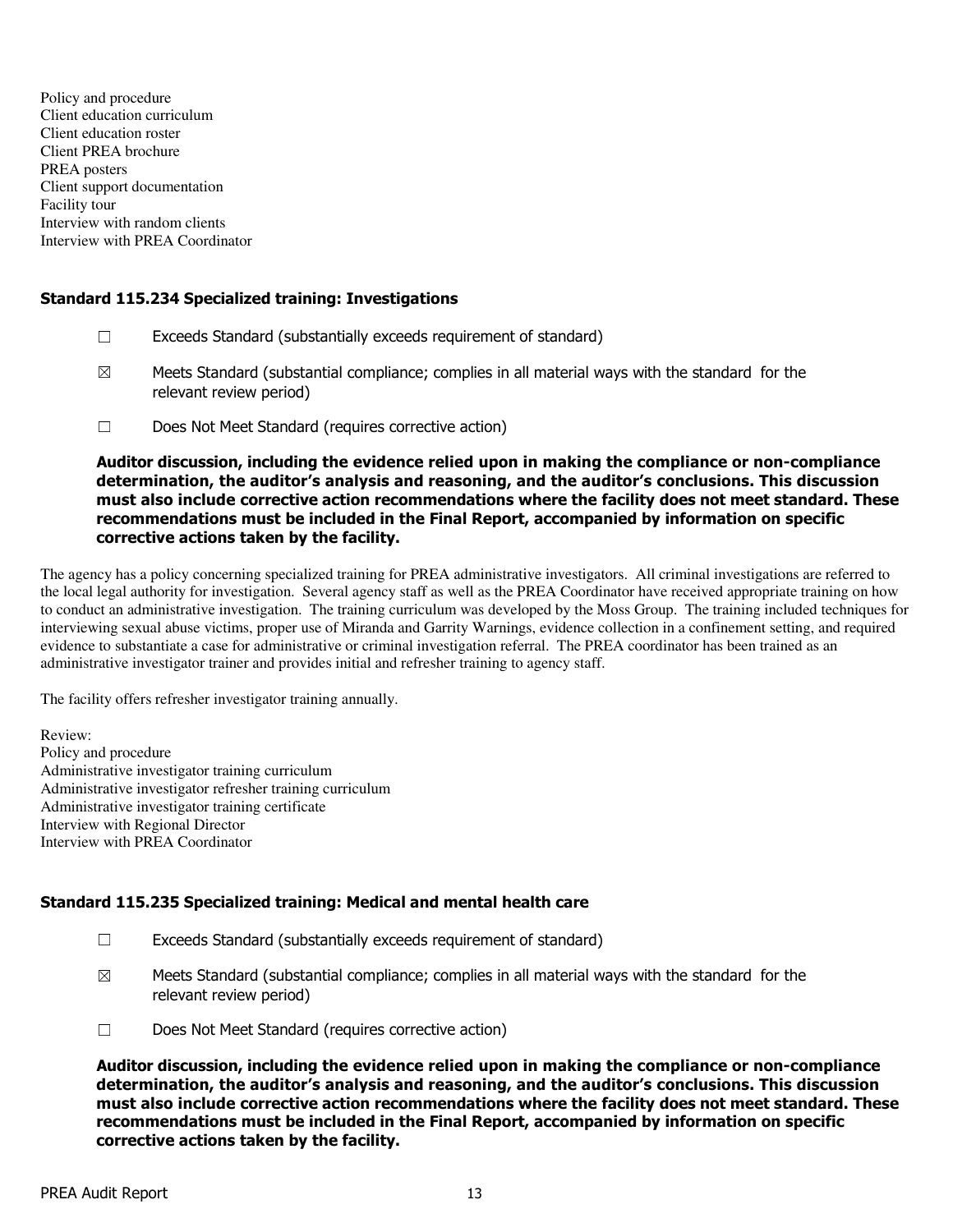The facility does not conduct onsite medical or mental health services. All clients requiring these services would be referred to community resources. The facility would use Ohio University Hospital East for SANE practitioners who are available 24 hours a day 7 days a week free of charge. Clients needing mental health services would be first assessed by the facility clinician and then referred out to services at Southeast Mental Health Care Services. Advocate services for any client needing services after a sexual abuse or sexual assault incident would receive services from SARNCO

Review: Policy and procedure OSU East website SARNCO website Interview with PREA Coordinator Interview with Program Manager

## Standard 115.241 Screening for risk of victimization and abusiveness

- ☐ Exceeds Standard (substantially exceeds requirement of standard)
- $\boxtimes$  Meets Standard (substantial compliance; complies in all material ways with the standard for the relevant review period)
- ☐ Does Not Meet Standard (requires corrective action)

Auditor discussion, including the evidence relied upon in making the compliance or non-compliance determination, the auditor's analysis and reasoning, and the auditor's conclusions. This discussion must also include corrective action recommendations where the facility does not meet standard. These recommendations must be included in the Final Report, accompanied by information on specific corrective actions taken by the facility.

All clients are screened within 72 hours from intake to assess their risk of vulnerability or abusiveness. The screening tool used includes all required criteria per the standard to accurately assess the client's risk. The screening is completed with the client's case manager and a rescreen is completed before the client reaches 30 days in the facility. Case managers have been trained on how to complete the assessment appropriately. Client's assessments are referred to the clinician for further review and/or classification if a client answers in the affirmative to any of the questions. The clinician also reviews assessments for accuracy. Per policy, a client cannot be disciplined for refusing to answers assessment questions.

Interviews with clients confirmed that they received an assessment at intake and a rescreening at a later date.

Interviews with staff confirmed they understood how to use the screening tool and kept all information confidential. The agency provides case managers with specific PREA training related to their responsibilities as a case manager which includes how to accurately complete an initial assessment and rescreen.

Review: Policy and procedure PREA initial risk assessment PREA rescreen risk assessment Interview with program manager Interview with random clients

## Standard 115.242 Use of screening information

- $\Box$  Exceeds Standard (substantially exceeds requirement of standard)
- $\boxtimes$  Meets Standard (substantial compliance; complies in all material ways with the standard for the relevant review period)
- ☐ Does Not Meet Standard (requires corrective action)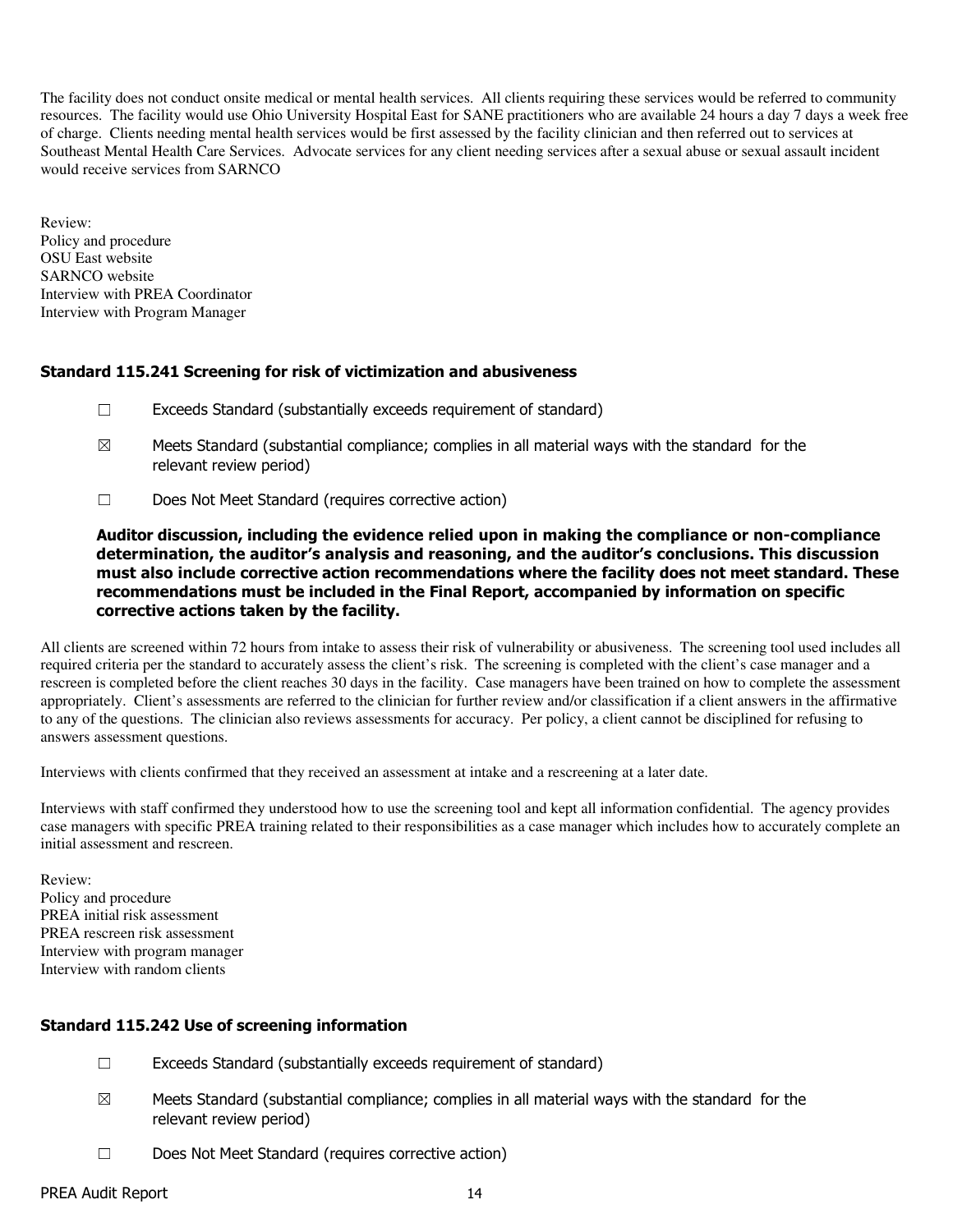#### Auditor discussion, including the evidence relied upon in making the compliance or non-compliance determination, the auditor's analysis and reasoning, and the auditor's conclusions. This discussion must also include corrective action recommendations where the facility does not meet standard. These recommendations must be included in the Final Report, accompanied by information on specific corrective actions taken by the facility.

All clients who receive a classification as vulnerable based on their PREA screening assessment will be housed in a bed/room closest to the staff offices on the second floor. Staff would be aware of their status and ensure the safety and security of the client without knowing details of the assessment.

Besides housing, the information obtained in the assessment may be included in the client's individual case plan. The client and the case manager would create goals to work on while in treatment or the case manager may make community referrals for treatment.

The facility has been identified by agency administration as being able to house transgender/intersex clients safely. The case manager would discuss with a transgender/intersex client all available safety options and allow their views of their own safety to aid in determining housing and treatment options. Clients would be able to receive the same treatment benefits while being house in a manner that allows for safe housing, work, and program assignments.

During the interview, the Regional Director was able to clearly discuss the facility's plan to keep potential victims away from potential abusers during work, education, or program assignments. At this time, the facility does not have a client that has identified as transgender or intersex.

Review: PREA assessment Interview with Program Manager Interview with Regional Director Interview with PREA Coordinator Interview with CRS Supervisor

#### Standard 115.251 Resident reporting

- ☐ Exceeds Standard (substantially exceeds requirement of standard)
- $\boxtimes$  Meets Standard (substantial compliance; complies in all material ways with the standard for the relevant review period)
- ☐ Does Not Meet Standard (requires corrective action)

Auditor discussion, including the evidence relied upon in making the compliance or non-compliance determination, the auditor's analysis and reasoning, and the auditor's conclusions. This discussion must also include corrective action recommendations where the facility does not meet standard. These recommendations must be included in the Final Report, accompanied by information on specific corrective actions taken by the facility.

The clients at Breslin Hall have multiple ways of reporting sexual abuse or sexual harassment. Posters throughout the facility indicate how clients can report to Alvis staff as well as how to report to an outside agency. Interviews with the clients indicate that they are aware of all means of reporting and that they could report anonymously. They received the information at intake, during orientation training, and in case manager meetings.

The facility allows for free calls to the reporting entities. Residents are allowed to have cell phones in the facility, which they can use to make a report.

All residents received information at intake and in their handbooks regarding PREA reporting. Staff received information on how to privately report during staff training.

The facility has not received an allegation of sexual abuse or sexual harassment during this audit cycle.

PREA Audit Report 15 Review: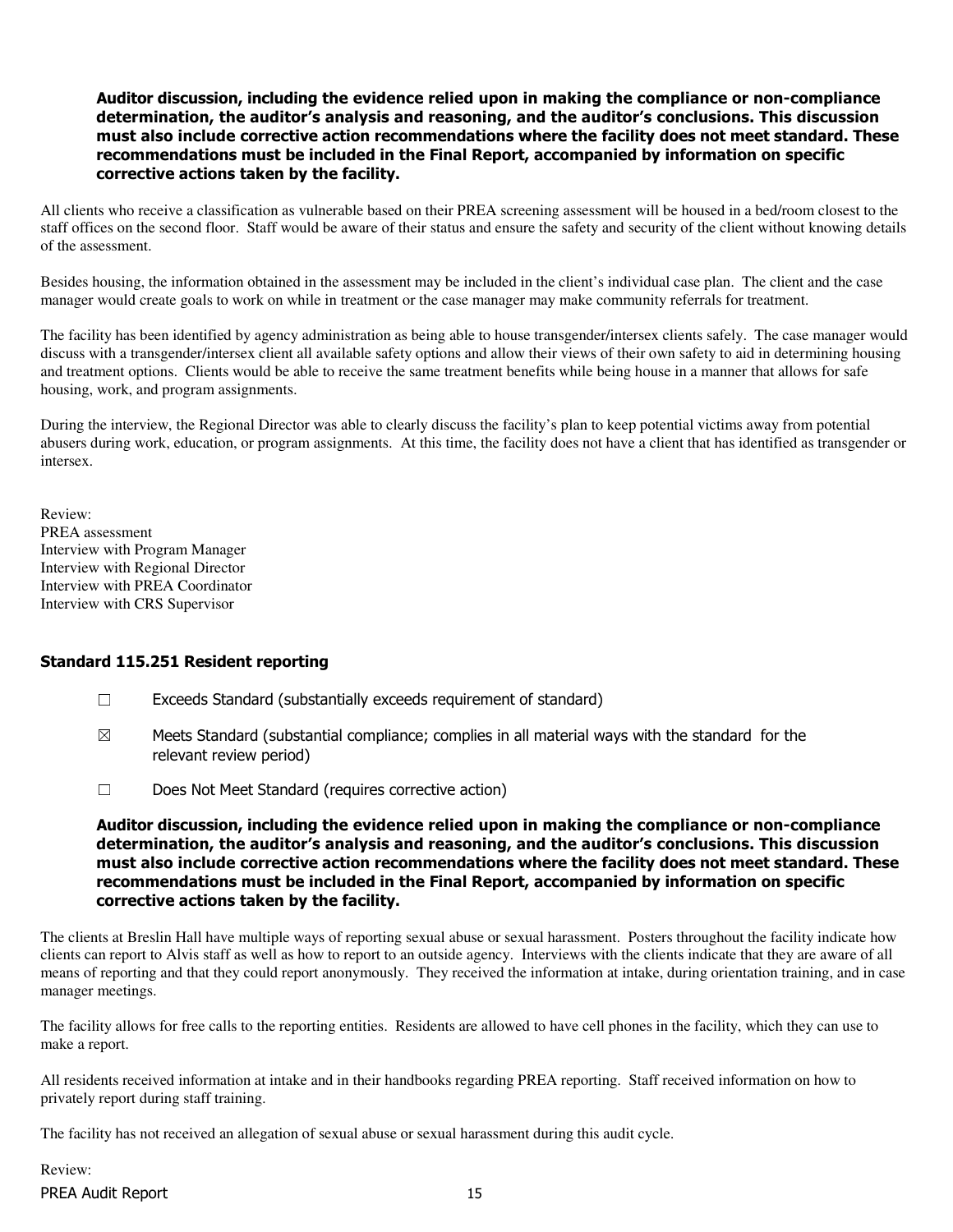PREA postings PREA brochure Client PREA education curriculum Facility tour Interview with random clients Interview with random staff Interview with PREA Coordinator

#### Standard 115.252 Exhaustion of administrative remedies

- ☐ Exceeds Standard (substantially exceeds requirement of standard)
- $\boxtimes$  Meets Standard (substantial compliance; complies in all material ways with the standard for the relevant review period)
- ☐ Does Not Meet Standard (requires corrective action)

Auditor discussion, including the evidence relied upon in making the compliance or non-compliance determination, the auditor's analysis and reasoning, and the auditor's conclusions. This discussion must also include corrective action recommendations where the facility does not meet standard. These recommendations must be included in the Final Report, accompanied by information on specific corrective actions taken by the facility.

Alvis has a grievance policy which does not assess a time limit for filing a grievance alleging sexual abuse or sexual harassment. The agency will respond to a grievance within two working days and has several levels of appeals. If staff need more time to investigate or respond to the client, staff will notify the client of the extension and provide a date, by which a decision will be made. Clients are informed that they are not required to use the grievance system in order to make an allegation of sexual abuse and sexual harassment, and that there are no time limits to reporting. Clients are also notified that third party sources can assist in the grievance process and that they can file a sexual abuse or sexual harassment grievance on behalf of another client. Grievance forms are posted in the client lounge and can be returned to any staff member or to a locked communications box.

During random client interviews, each responded that they were informed of the grievance process at intake. The grievance policy is also outlined in the client handbook which each client has verified they received at intake. No client interviewed has used the grievance system to report an allegation of sexual abuse or sexual harassment. The auditor discussed with the residents response times to any type of grievance and those who have filed various grievance received a response from the agency within the specified time limit.

The agency's PREA Coordinator reviewed the grievance process with the auditor and the various levels of appeals available to clients. Clients who allege substantial risk of imminent sexual abuse will be immediately protected. The victim can be moved to another room or facility or the abuser can be moved to another room or facility. Agency practice is to place any staff member who is the subject of a sexual abuse or sexual harassment allegation on administrative leave.

Review: Policy and procedure Interview with random clients Interview with PREA Coordinator

## Standard 115.253 Resident access to outside confidential support services

- $\Box$  Exceeds Standard (substantially exceeds requirement of standard)
- $\boxtimes$  Meets Standard (substantial compliance; complies in all material ways with the standard for the relevant review period)
- ☐ Does Not Meet Standard (requires corrective action)

Auditor discussion, including the evidence relied upon in making the compliance or non-compliance determination, the auditor's analysis and reasoning, and the auditor's conclusions. This discussion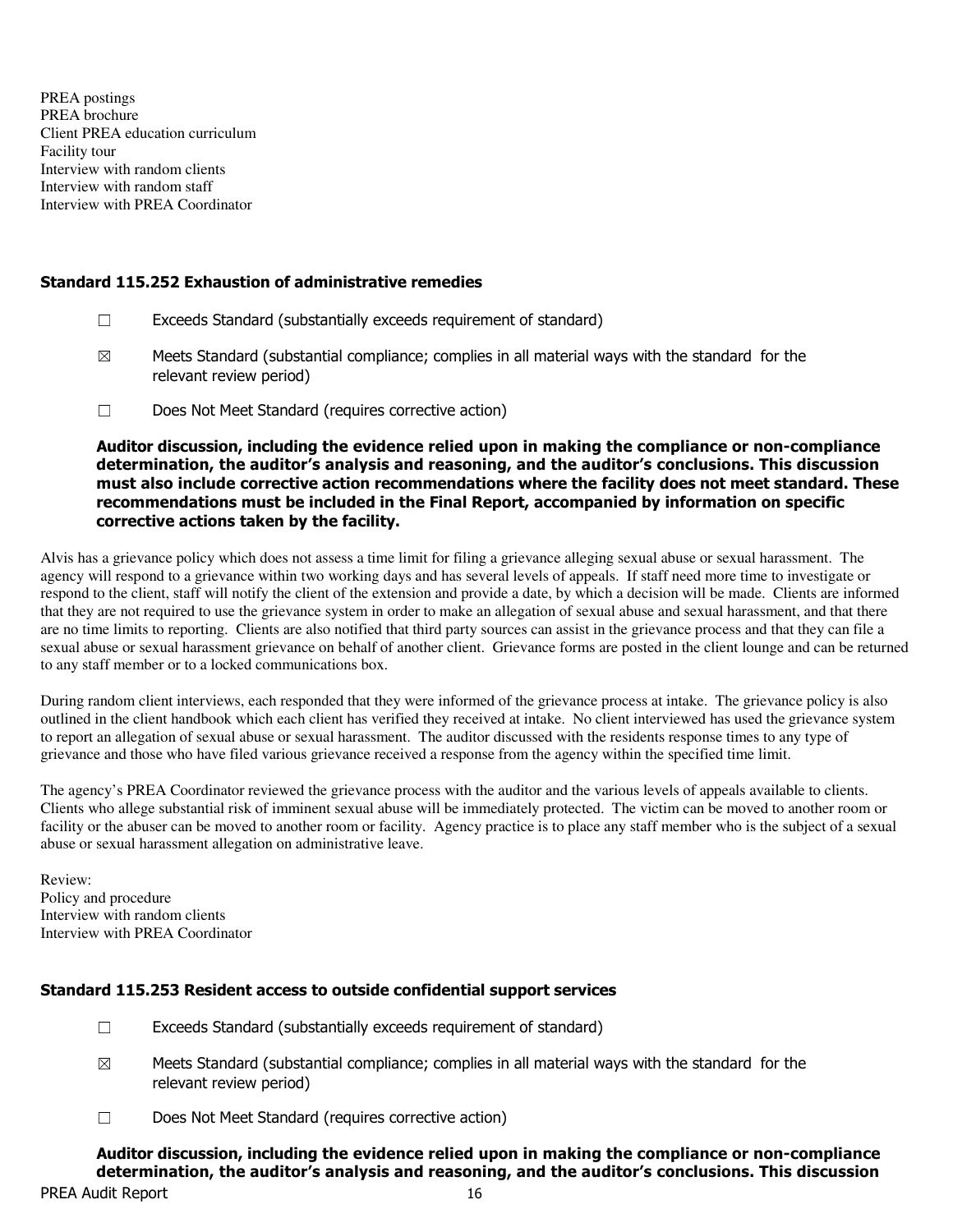#### must also include corrective action recommendations where the facility does not meet standard. These recommendations must be included in the Final Report, accompanied by information on specific corrective actions taken by the facility.

The facility has a MOU with SARNCO to provide victim advocate services or emotional support services related to sexual abuse. SARNCO has provided clients with their address and hotline number in order to obtain these services or make a sexual abuse or sexual harassment report.

The facility informs clients the limits of confidentiality when using these services during orientation group. Staff with licensure also inform clients about the limits of confidentiality when discussing issues with them.

Interviews with clients indicate that they have received the phone number and address of the SARNCO and understand that reporting an allegation to the center could result in a mandatory reporting of the allegation. The address and phone number to SARNCO is also on posters located throughout the facility.

Review: MOU with SARNCO Facility tour Interview with random clients Interview with Regional Director

## Standard 115.254 Third-party reporting

- $\Box$  Exceeds Standard (substantially exceeds requirement of standard)
- $\boxtimes$  Meets Standard (substantial compliance; complies in all material ways with the standard for the relevant review period)
- ☐ Does Not Meet Standard (requires corrective action)

Auditor discussion, including the evidence relied upon in making the compliance or non-compliance determination, the auditor's analysis and reasoning, and the auditor's conclusions. This discussion must also include corrective action recommendations where the facility does not meet standard. These recommendations must be included in the Final Report, accompanied by information on specific corrective actions taken by the facility.

The agency has posted on its website ways that anyone can report sexual abuse or sexual harassment on behalf of a resident. Residents are also educated that they can report to family members who can then make a third party report. This information is also on posters located in the visitation room.

The facility has not had a third party report during this audit cycle.

Review: Agency website Facility tour Interviews with random clients

## Standard 115.261 Staff and agency reporting duties

- ☐ Exceeds Standard (substantially exceeds requirement of standard)
- $\boxtimes$  Meets Standard (substantial compliance; complies in all material ways with the standard for the relevant review period)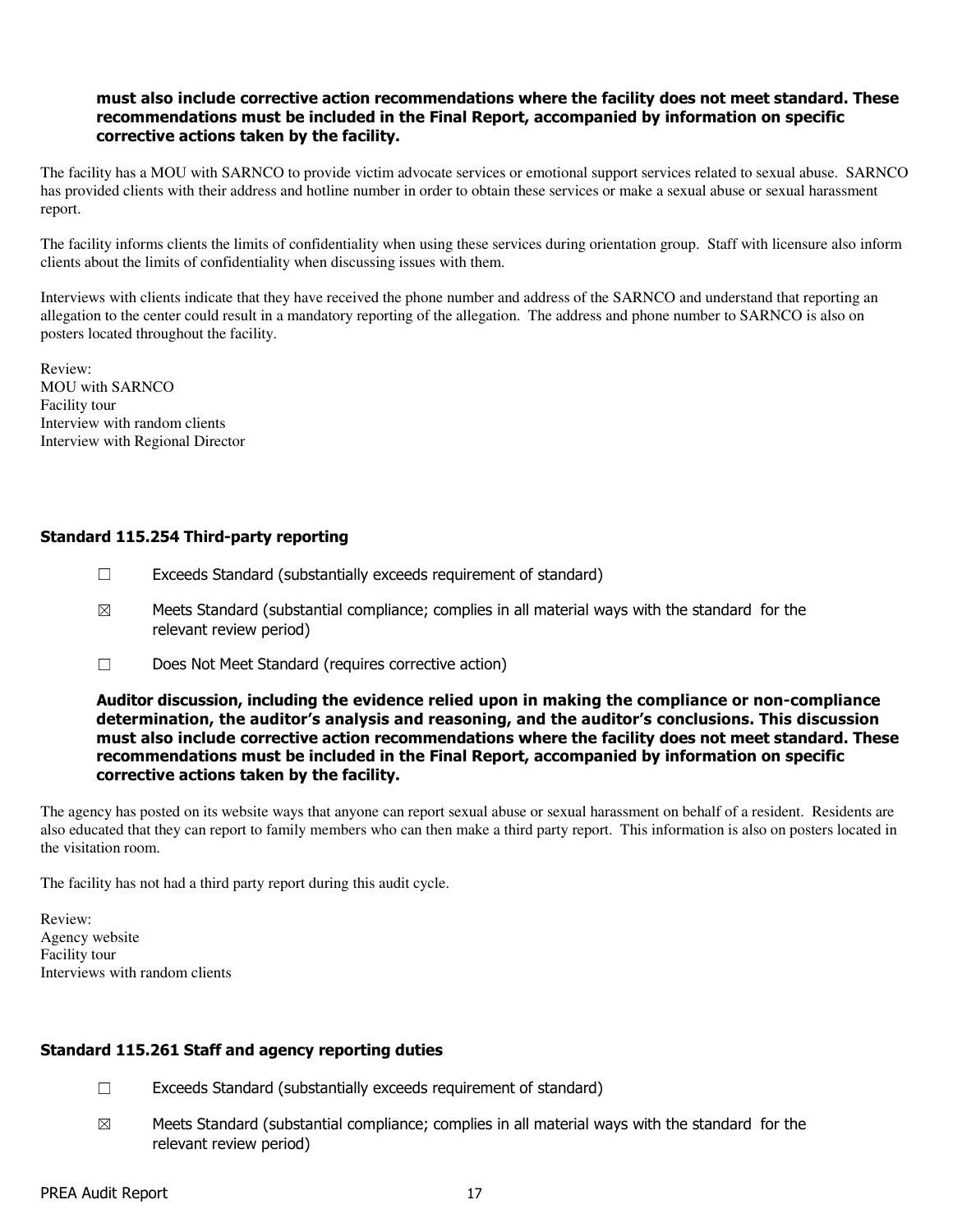☐ Does Not Meet Standard (requires corrective action)

#### Auditor discussion, including the evidence relied upon in making the compliance or non-compliance determination, the auditor's analysis and reasoning, and the auditor's conclusions. This discussion must also include corrective action recommendations where the facility does not meet standard. These recommendations must be included in the Final Report, accompanied by information on specific corrective actions taken by the facility.

The agency has a policy that requires all staff to immediately report any knowledge, suspicion, or information regarding an incident of sexual abuse, sexual harassment, or retaliation, including third party and anonymous reports. The staff have been give instruction on how to document the report in the SecurManage system, which limits access to that information, and to only share that information with staff in order to make treatment, investigation, or other security decisions. All allegations of sexual abuse or harassment are referred to the Regional Director and PREA Coordinator for investigation.

Staff interviewed, including line staff and facility leadership, understood their duty to report and were trained appropriately on the agency's PREA reporting policies. Staff indicated that they would have no trouble reporting any allegation or suspicion of sexual abuse, sexual harassment, or retaliation even if it was against another staff member.

All staff members who have licensure are required to inform clients of their status and the limits of confidentiality. These staff members maintain their duty report any allegation made to them.

The facility does not accept any client that is under the age of 18 and does not have a duty to report to child protective services. The facility would make a report to adult protective services if the alleged victim was classified as a vulnerable adult.

Review: Policy and procedure Employee training curriculum Interviews with random staff Interview with Regional Director Interview with PREA Coordinator

## Standard 115.262 Agency protection duties

- $\Box$  Exceeds Standard (substantially exceeds requirement of standard)
- $\boxtimes$  Meets Standard (substantial compliance; complies in all material ways with the standard for the relevant review period)
- ☐ Does Not Meet Standard (requires corrective action)

#### Auditor discussion, including the evidence relied upon in making the compliance or non-compliance determination, the auditor's analysis and reasoning, and the auditor's conclusions. This discussion must also include corrective action recommendations where the facility does not meet standard. These recommendations must be included in the Final Report, accompanied by information on specific corrective actions taken by the facility.

The facility has a plan to protect clients from imminent sexual abuse. The facility has several dorm units that a client can be moved to in order to facilitate protection. If necessary, Alvis has several facilities throughout Ohio. The facility could utilize one of the other facilities if necessary to protect a client from imminent sexual abuse. The agency has a practice of placing a staff member on administrative leave if they are the subject of a sexual abuse of sexual harassment investigation.

An interview with the Regional Director and both the federal and state Operations Managers discussed the process for ensuring client safety and making a move to another facility if necessary. The facility has not had to remove a client due to risk of imminent sexual abuse or place a staff member on administrative leave during an investigation this audit cycle.

The auditor was left with the impression from the interviews with clients and staff that client safety was paramount to the staff and that any necessary changes that would not jeopardize the safety and security of the facility would be made.

#### PREA Audit Report 18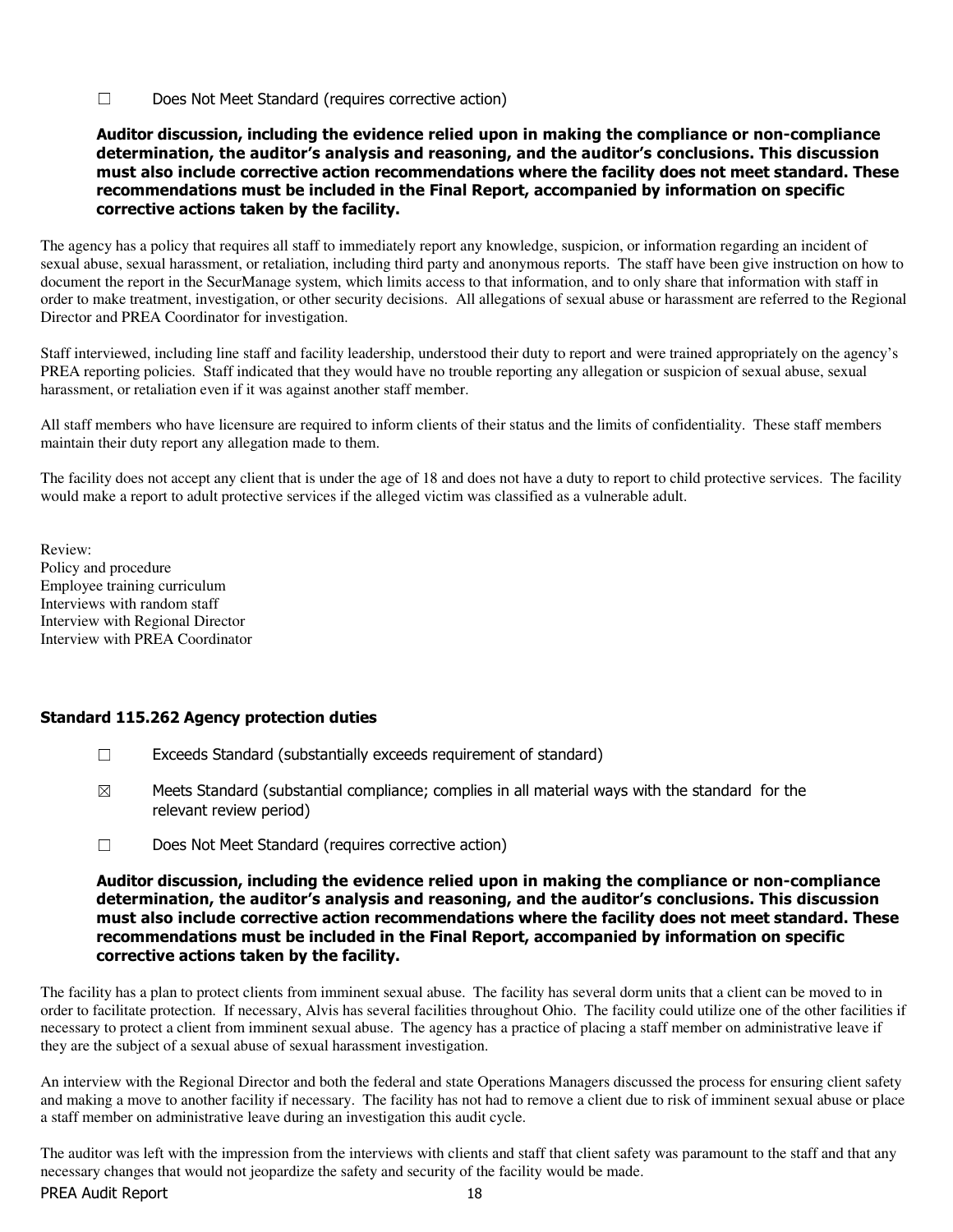Review: Police and procedure Interview with Regional Director Interview with CRS Supervisor Interview with PREA Coordinator

## Standard 115.263 Reporting to other confinement facilities

- ☐ Exceeds Standard (substantially exceeds requirement of standard)
- $\boxtimes$  Meets Standard (substantial compliance; complies in all material ways with the standard for the relevant review period)
- ☐ Does Not Meet Standard (requires corrective action)

Auditor discussion, including the evidence relied upon in making the compliance or non-compliance determination, the auditor's analysis and reasoning, and the auditor's conclusions. This discussion must also include corrective action recommendations where the facility does not meet standard. These recommendations must be included in the Final Report, accompanied by information on specific corrective actions taken by the facility.

The agency has a policy that requires the CEO/ President to report to the head of another facility any allegation made against that facility within 72 hours of receiving the allegation. The Regional Director is responsible for documenting the report and making notification of such report to the PREA Coordinator. Should a report be made to the facility that a client at another facility is making an allegation toward someone in their agency; the Regional Manager shall ensure that the allegation is fully investigated.

An interview with the Regional Director indicated that the facility has not received a report from another institution nor have they received an allegation that the CEO/President had to relay to the head of another facility.

Review: Policy and procedure Interview with PREA Coordinator Interview with Regional Director

## Standard 115.264 Staff first responder duties

- $\Box$  Exceeds Standard (substantially exceeds requirement of standard)
- $\boxtimes$  Meets Standard (substantial compliance; complies in all material ways with the standard for the relevant review period)
- ☐ Does Not Meet Standard (requires corrective action)

#### Auditor discussion, including the evidence relied upon in making the compliance or non-compliance determination, the auditor's analysis and reasoning, and the auditor's conclusions. This discussion must also include corrective action recommendations where the facility does not meet standard. These recommendations must be included in the Final Report, accompanied by information on specific corrective actions taken by the facility.

The agency has a policy requiring all staff be trained on first responder duties. The duties vary from non-security staff to security staff. All staff are supplied the required first responder training. The facility has a detailed sexual abuse, assault, harassment response procedure for any incident of sexual abuse. This plan is posted at the staff main post. The response procedure includes where to place an alleged abuser when separating from the victim so that the abuse cannot destroy any evidence, preserving evidence until the local legal authority can collect the evidence, requesting that the alleged victim not do anything to destroy evidence including washing, brushing teeth changing clothes, performing bodily functions, smoking, drinking, or eating, reporting allegation to the local authorities and to the facility PREA Compliance Manger or the manager on call and the PREA Coordinator.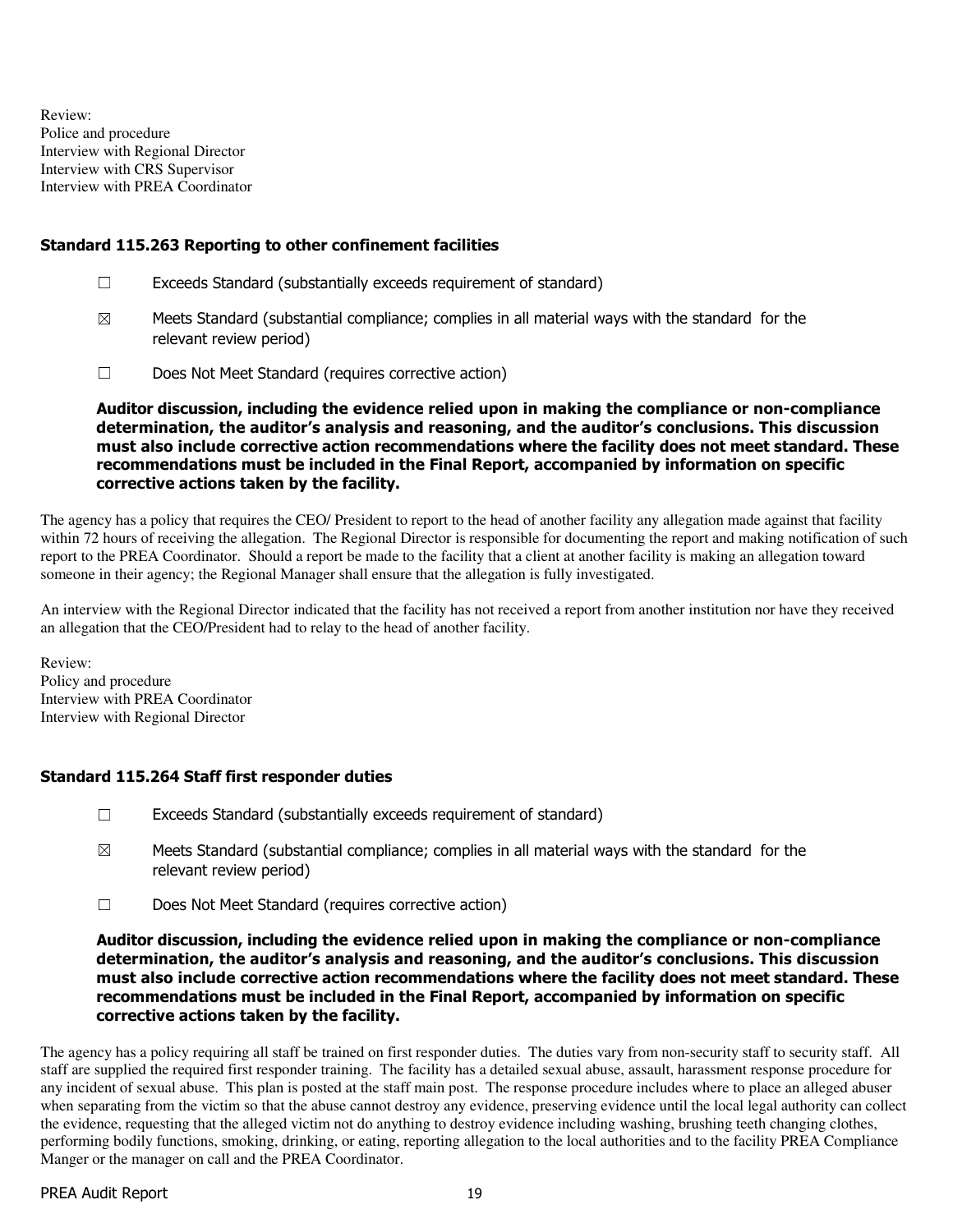Non-security staff are required per policy to contact a security staff member and make a request that the alleged victim not take any action that could destroy evidence.

During staff interviews, both security and non-security staff have acknowledged their training of the first responder duties. The staff was able to specifically identify the steps they are to take as a security or non-security staff and knew the location of the sexual abuse, assault harassment response procedure.

The facility has not had an incident of sexual abuse during this audit cycle.

Review: Policy and procedure Facility tour Sexual abuse, assault, harassment response procedure posting Interview with random staff Interview with Regional Director Interview with PREA Coordinator

#### Standard 115.265 Coordinated response

- ☐ Exceeds Standard (substantially exceeds requirement of standard)
- $\boxtimes$  Meets Standard (substantial compliance; complies in all material ways with the standard for the relevant review period)
- ☐ Does Not Meet Standard (requires corrective action)

Auditor discussion, including the evidence relied upon in making the compliance or non-compliance determination, the auditor's analysis and reasoning, and the auditor's conclusions. This discussion must also include corrective action recommendations where the facility does not meet standard. These recommendations must be included in the Final Report, accompanied by information on specific corrective actions taken by the facility.

The agency has developed a Sexual Abuse, Assault, Harassment Response Procedure for any incident of sexual abuse. The plan list the required steps in a flow chart and is posted at the security posts. The steps listed are specific and detailed enough for staff to follow in the event of a sexual abuse/sexual assault incident and includes phone numbers. The list starts with the first responder duties and refers the staff member to call the local authorities and the PREA Compliance Manager or Manager on Call as well as the PREA Coordinator.

The Regional Director will follow up with the local authorities until completion of the investigation. An administrative investigation will not take place until after the criminal investigation is completed or in conjunction with the local legal authority.

The staff will offer the victim access to a forensic medical exam at Ohio State University Hospital East, victim advocate services from SARNCO, and if the advocate services are not readily available a qualified staff member who has been trained as an emotional support person will assist. The advocate will accompany the victim to the medical exam and any investigative interviews. In cases of sexual assault or sexual abuse, the victim's mental health will be evaluated by the agency clinician within 48 hours of alleged abuse. The clinician will update the PREA Coordinator on the victim's status every 24 hours until ending monitoring is appropriate.

The case manager or designee will be responsible for the 90 day retaliation monitoring and status checks.

Review: Policy and procedure Sexual abuse, assault, harassment response procedure Interview with PREA Coordinator Interview with Regional Director Interview with staff Interview with CRS Supervisor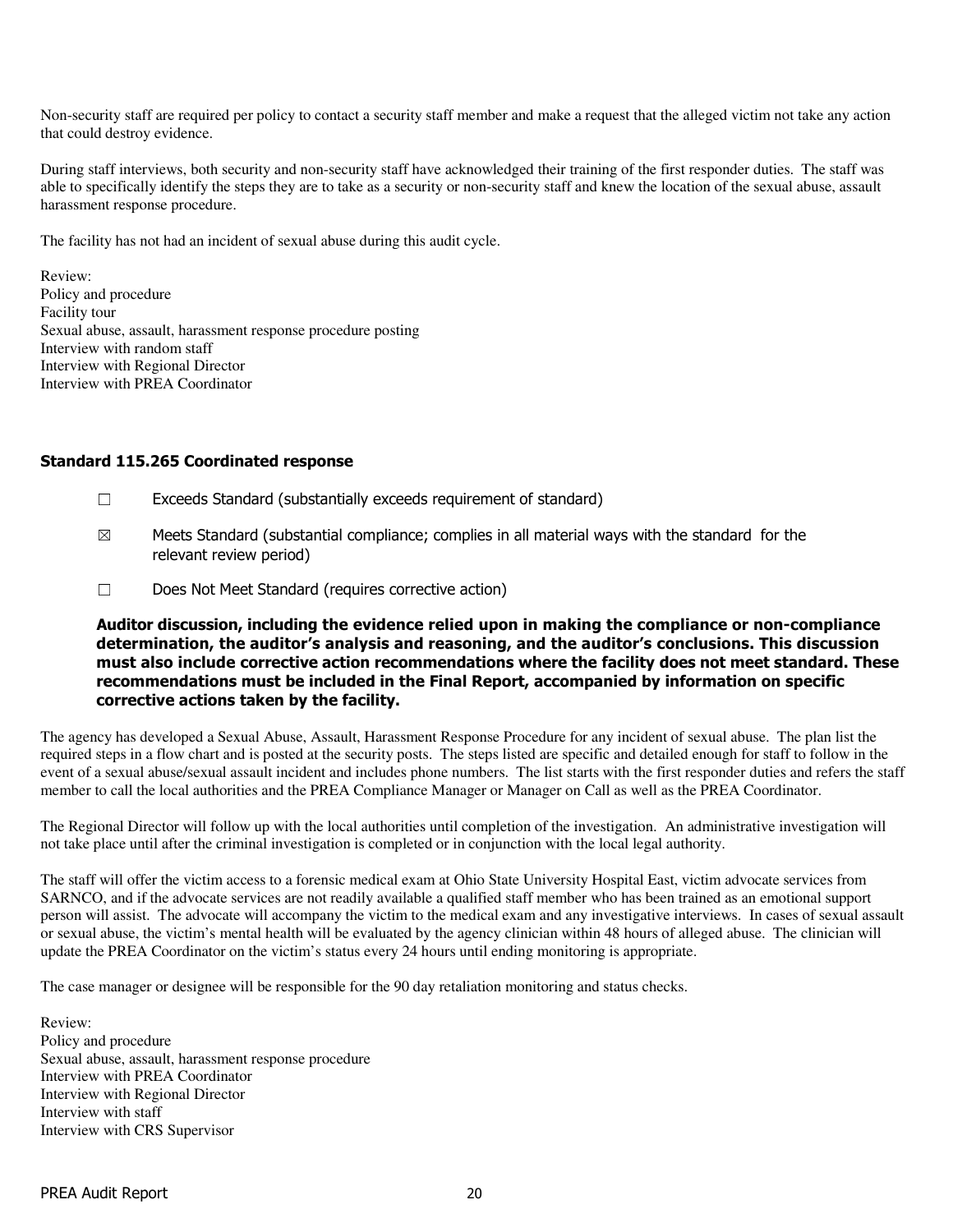## Standard 115.266 Preservation of ability to protect residents from contact with abusers

- ☐ Exceeds Standard (substantially exceeds requirement of standard)
- $\square$  Meets Standard (substantial compliance; complies in all material ways with the standard for the relevant review period)
- ☐ Does Not Meet Standard (requires corrective action)

Auditor discussion, including the evidence relied upon in making the compliance or non-compliance determination, the auditor's analysis and reasoning, and the auditor's conclusions. This discussion must also include corrective action recommendations where the facility does not meet standard. These recommendations must be included in the Final Report, accompanied by information on specific corrective actions taken by the facility.

N/A: The PREA Coordinator reports that the facility does not have a union nor does it enter into any contracts with employees.

## Standard 115.267 Agency protection against retaliation

- $\Box$  Exceeds Standard (substantially exceeds requirement of standard)
- $\boxtimes$  Meets Standard (substantial compliance; complies in all material ways with the standard for the relevant review period)
- ☐ Does Not Meet Standard (requires corrective action)

Auditor discussion, including the evidence relied upon in making the compliance or non-compliance determination, the auditor's analysis and reasoning, and the auditor's conclusions. This discussion must also include corrective action recommendations where the facility does not meet standard. These recommendations must be included in the Final Report, accompanied by information on specific corrective actions taken by the facility.

The agency has a policy designed to protect clients and staff who report sexual abuse or sexual harassment or cooperate with an investigation from retaliation from other clients or staff. The protection measures include bed moves, dorm moves, facility moves, and administrative leaves for staff. Should a client or staff member make a request, an emotional support person will be available for services.

The Regional Director or designee would be responsible for monitoring the conduct, and treatment of clients or staff who report sexual abuse. The monitoring of clients who report abuse would also include periodic status checks and client disciplinary records, housing, program changes, or negative performance reviews or reassignments of staff. The monitoring would continue past 90 days if need is indicated. Monitoring would cease if the allegation has been determined to be unfounded.

There have been no allegations of sexual abuse during this audit cycle or a need for retaliation monitoring.

The auditor was able to interview the Regional Director as well as the CRS Supervisor to confirm the retaliation monitoring process and the measures the facility would employ to ensure that a client or staff member would be protected from retaliation.

Review: Policy and procedure Retaliation monitoring form Interview with Regional Director Interview with PREA Coordinator Interview with CRS Supervisor

## Standard 115.271 Criminal and administrative agency investigations

☐ Exceeds Standard (substantially exceeds requirement of standard)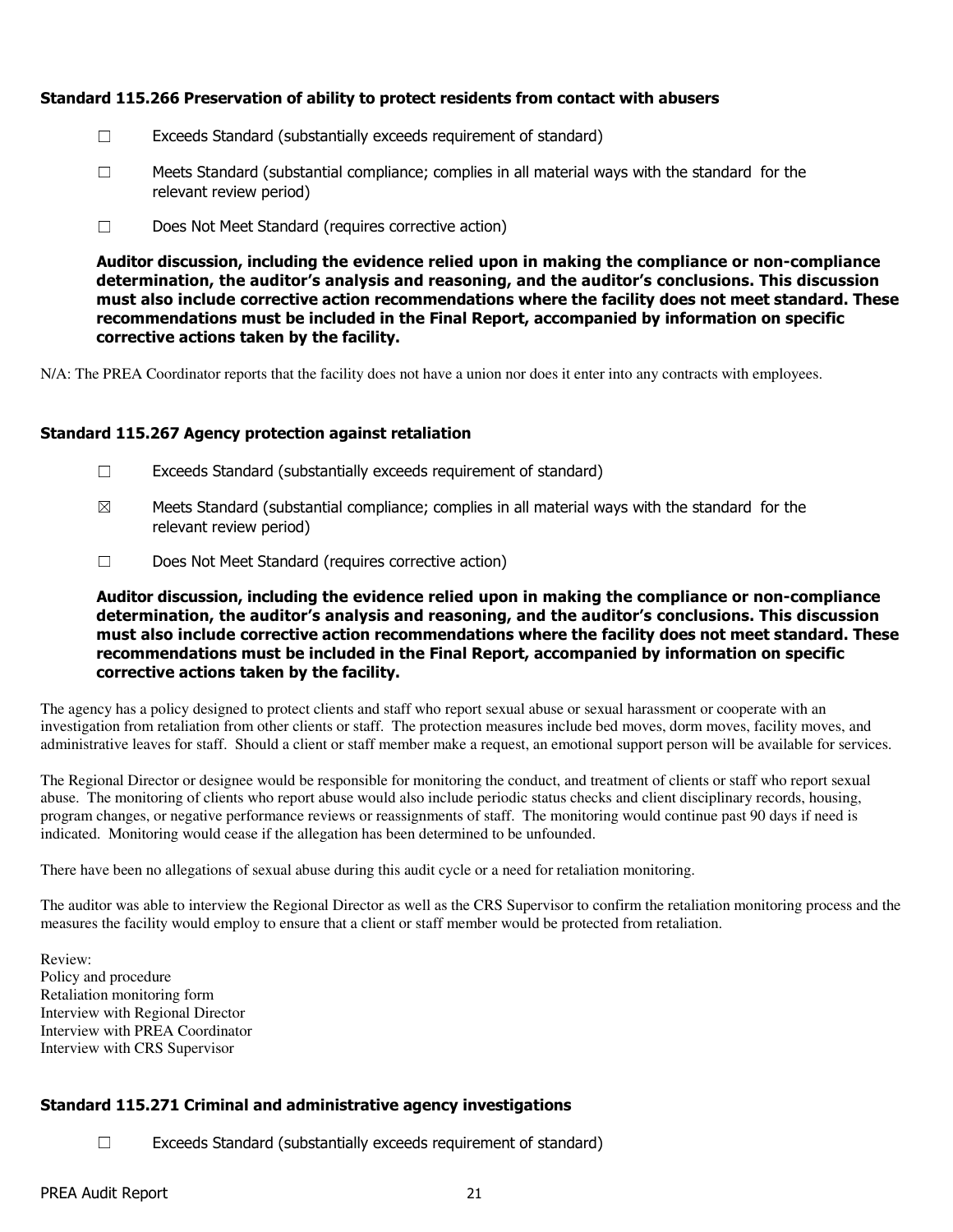- $\boxtimes$  Meets Standard (substantial compliance; complies in all material ways with the standard for the relevant review period)
- ☐ Does Not Meet Standard (requires corrective action)

Auditor discussion, including the evidence relied upon in making the compliance or non-compliance determination, the auditor's analysis and reasoning, and the auditor's conclusions. This discussion must also include corrective action recommendations where the facility does not meet standard. These recommendations must be included in the Final Report, accompanied by information on specific corrective actions taken by the facility.

The facility conducts administrative investigations but does not conduct criminal investigations. Criminal investigations would be completed by City of Columbus Police Department. The facility has not had an allegation of sexual abuse or sexual harassment during this audit cycle.

The facility has a trained administrative investigator and the PREA Coordinator is a trained investigator as well. The agency facilitates a refresher training for all agency administrative investigators each year.

The auditor sat with the PREA Coordinator and the PREA Investigator to review the process for how the investigator completes an investigation. The investigator discussed the review of any camera footage if available, interviewing the alleged victim, witness, and abuser, and review if there has been previous complains made against the suspected abuser. At no time does the investigator use status as a client or staff member to determine credibility. The facility does not use a polygraph examination as part of an administrative investigation. All allegations will receive an administrative investigation regardless of whether the alleged victim or abuser is no longer employed or in the control of the agency.

All allegations are documented on the facility's SecurManage Database System. The report is comprehensive in the information it collects from the beginning to the disposition of the allegation. If a Sexual Abuse Review Team meeting and retaliation monitoring is necessary, the investigator will denote the time of the SART meeting and who is responsible for retaliation monitoring.

The PREA Coordinator confirmed the retention schedule of for as long as the person is incarcerated or employed with the agency plus five years. The Regional Director is responsible for maintaining contact with the legal local authority when the investigation has been referred for criminal investigation.

Review: Policy and procedure Investigation reports Interview with PREA Coordinator Interview with Regional Director

## Standard 115.272 Evidentiary standard for administrative investigations

- ☐ Exceeds Standard (substantially exceeds requirement of standard)
- $\boxtimes$  Meets Standard (substantial compliance; complies in all material ways with the standard for the relevant review period)
- ☐ Does Not Meet Standard (requires corrective action)

Auditor discussion, including the evidence relied upon in making the compliance or non-compliance determination, the auditor's analysis and reasoning, and the auditor's conclusions. This discussion must also include corrective action recommendations where the facility does not meet standard. These recommendations must be included in the Final Report, accompanied by information on specific corrective actions taken by the facility.

By agency policy and confirmed by the investigator and PREA Coordinator interviews, the agency imposes a standard of preponderance of evidence or 51% to substantiate an allegation of sexual abuse or sexual harassment.

PREA Audit Report 22 The PREA Coordinator reviews all investigations to ensure that the proper determination was met based on the preponderance of evidence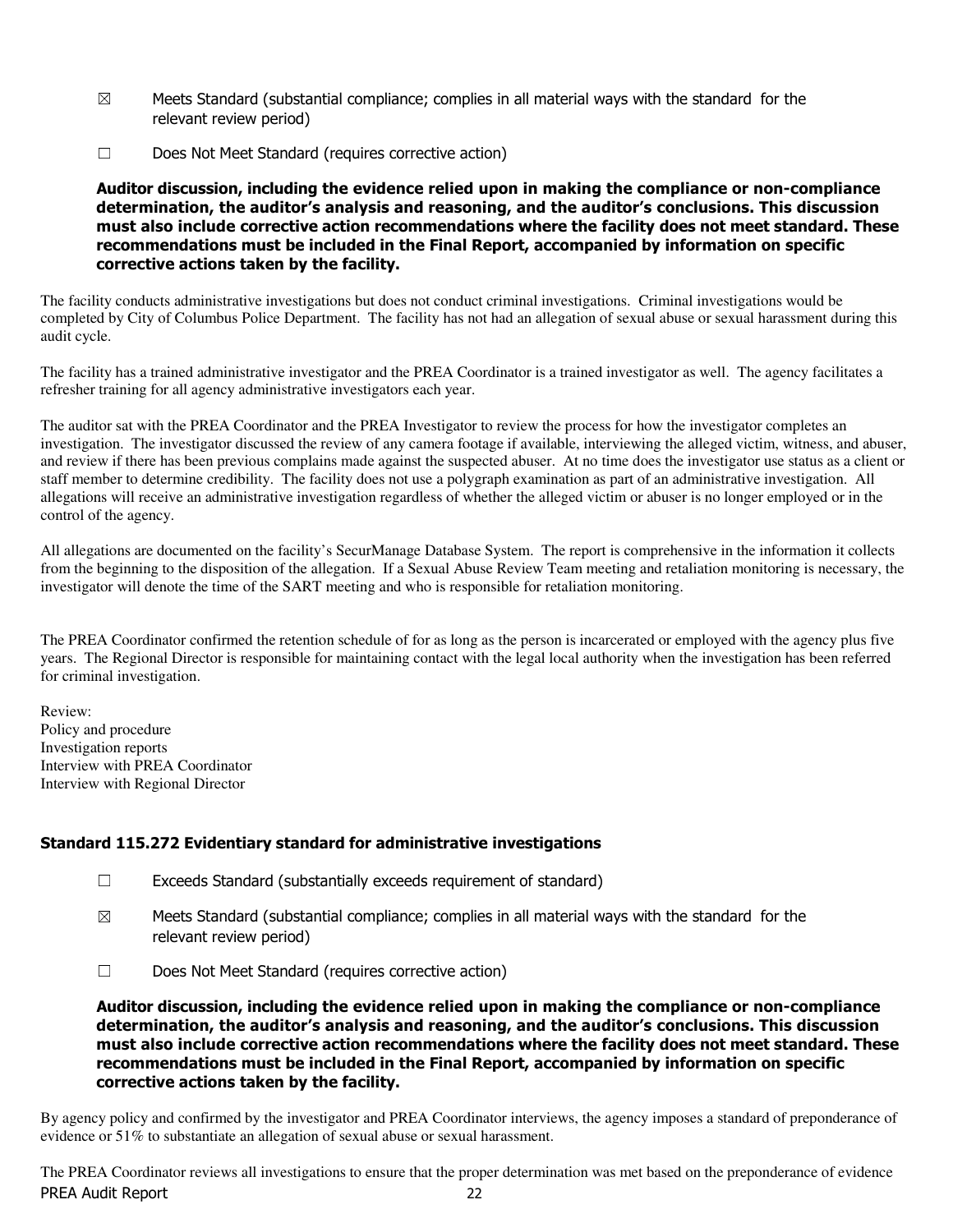criteria.

Review: Policy and procedure Interview with PREA Coordinator

## Standard 115.273 Reporting to residents

- $\boxtimes$  Exceeds Standard (substantially exceeds requirement of standard)
- $\Box$  Meets Standard (substantial compliance; complies in all material ways with the standard for the relevant review period)
- ☐ Does Not Meet Standard (requires corrective action)

Auditor discussion, including the evidence relied upon in making the compliance or non-compliance determination, the auditor's analysis and reasoning, and the auditor's conclusions. This discussion must also include corrective action recommendations where the facility does not meet standard. These recommendations must be included in the Final Report, accompanied by information on specific corrective actions taken by the facility.

Alvis policy requires client notification to any client that alleges sexual abuse or sexual harassment whether that allegation has been determined to be substantiated, unsubstantiated, or unfounded. Should the client be released from the facility before the report is made, every effort is made to notify the client.

Review: Policy and procedure Client notification sample Interview with PREA Coordinator

## Standard 115.276 Disciplinary sanctions for staff

- ☐ Exceeds Standard (substantially exceeds requirement of standard)
- $\boxtimes$  Meets Standard (substantial compliance; complies in all material ways with the standard for the relevant review period)
- ☐ Does Not Meet Standard (requires corrective action)

#### Auditor discussion, including the evidence relied upon in making the compliance or non-compliance determination, the auditor's analysis and reasoning, and the auditor's conclusions. This discussion must also include corrective action recommendations where the facility does not meet standard. These recommendations must be included in the Final Report, accompanied by information on specific corrective actions taken by the facility.

Alvis outlines its progressive disciplinary plan in its employee handbook. A review of the handbook states that any staff member found to have engaged in sexual abuse will be terminated. Termination or resignations by staff will not void an investigation and any criminal activity will be reported to the legal authority and to any relevant licensing agency. Policy also indicates that the agency will notify law enforcement or any relevant licensing boards of any terminations or resignations based upon violations of the agency's client sexual abuse and sexual harassment prevention policy when such behavior is criminal in nature.

All staff interviewed understood that anyone engaging in sexual harassment will be disciplined according to agency policy and that they would be terminated for participating in sexual abuse. Staff indicated that they are required to report any suspicion to their immediate supervisor and that they would not have any issue reporting a coworker for violation of the zero tolerance policy.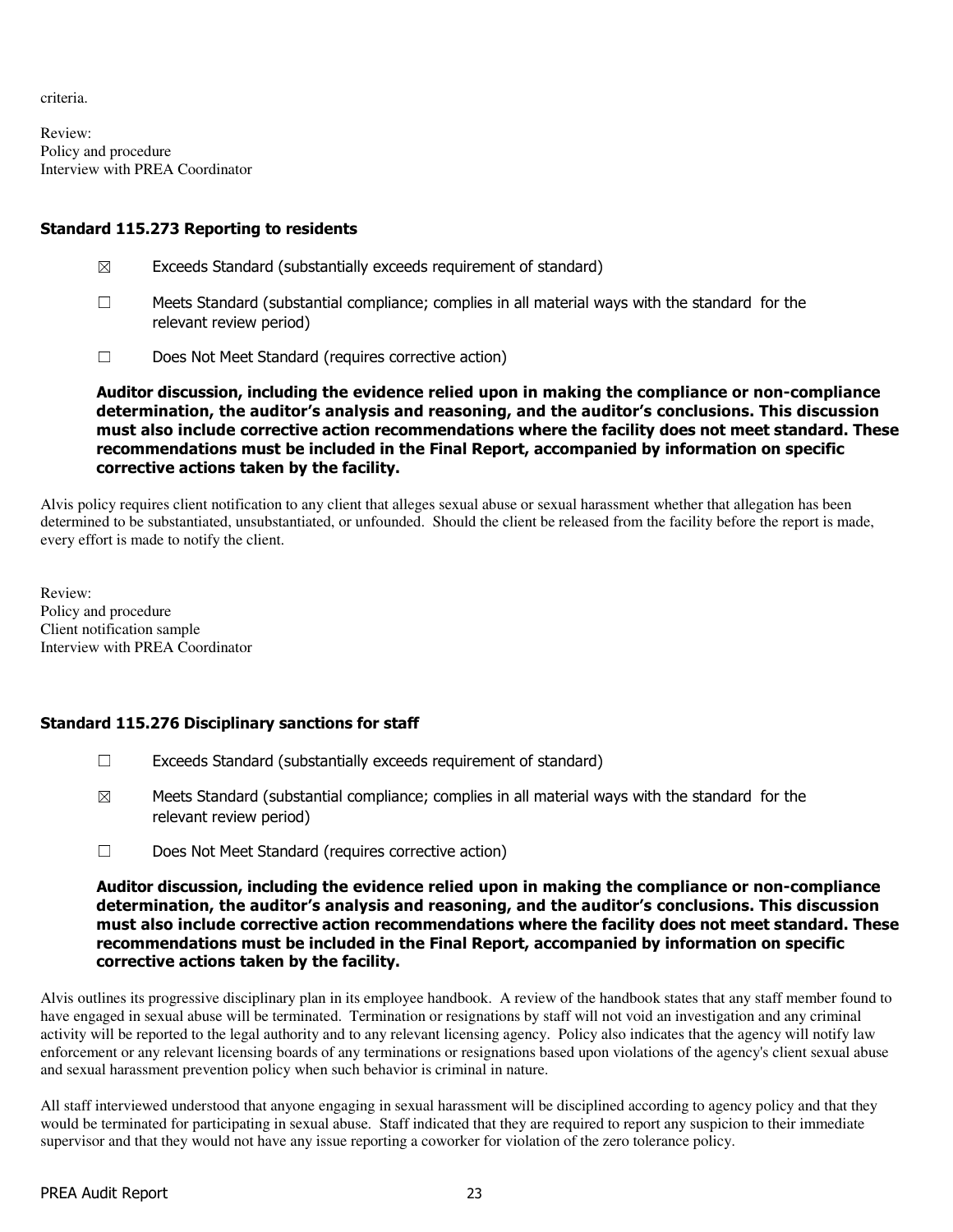The auditor reviewed agency policy, the employee handbook, and interviewed the PREA Coordinator and Human Resource Generalist to confirm the disciplinary process for employees found to have substantially engaged in sexual harassment or sexual abuse against residents. All agency leadership stated that any employee found to have engaged in sexual harassment will be immediately terminated from the facility and employees found to have engaged in sexual abuse will be immediately terminated and law enforcement would be notified.

Review: Policy and procedure Employee handbook Interview with random staff Interview with PREA Coordinator Interview with Human Resource Generalist Review of employee files

## Standard 115.277 Corrective action for contractors and volunteers

- $\Box$  Exceeds Standard (substantially exceeds requirement of standard)
- $\boxtimes$  Meets Standard (substantial compliance; complies in all material ways with the standard for the relevant review period)
- ☐ Does Not Meet Standard (requires corrective action)

#### Auditor discussion, including the evidence relied upon in making the compliance or non-compliance determination, the auditor's analysis and reasoning, and the auditor's conclusions. This discussion must also include corrective action recommendations where the facility does not meet standard. These recommendations must be included in the Final Report, accompanied by information on specific corrective actions taken by the facility.

All contractors and volunteers are made aware of the agency's zero tolerance policy toward sexual abuse and sexual harassment. Each must participate in PREA training where they will be taught how to prevent, detect, respond, and report sexual harassment and sexual abuse.

The PREA Coordinator discussed how contractors/volunteers are trained and the process for ensuring everyone is aware of the Zero Tolerance policy.

The facility has not had an allegation of sexual abuse or sexual harassment against a contractor or volunteer during this audit cycle.

Review: Policy and procedure Contractor training verification Interview with PREA Coordinator

## Standard 115.278 Disciplinary sanctions for residents

- ☐ Exceeds Standard (substantially exceeds requirement of standard)
- $\boxtimes$  Meets Standard (substantial compliance; complies in all material ways with the standard for the relevant review period)
- ☐ Does Not Meet Standard (requires corrective action)

Auditor discussion, including the evidence relied upon in making the compliance or non-compliance determination, the auditor's analysis and reasoning, and the auditor's conclusions. This discussion must also include corrective action recommendations where the facility does not meet standard. These recommendations must be included in the Final Report, accompanied by information on specific corrective actions taken by the facility.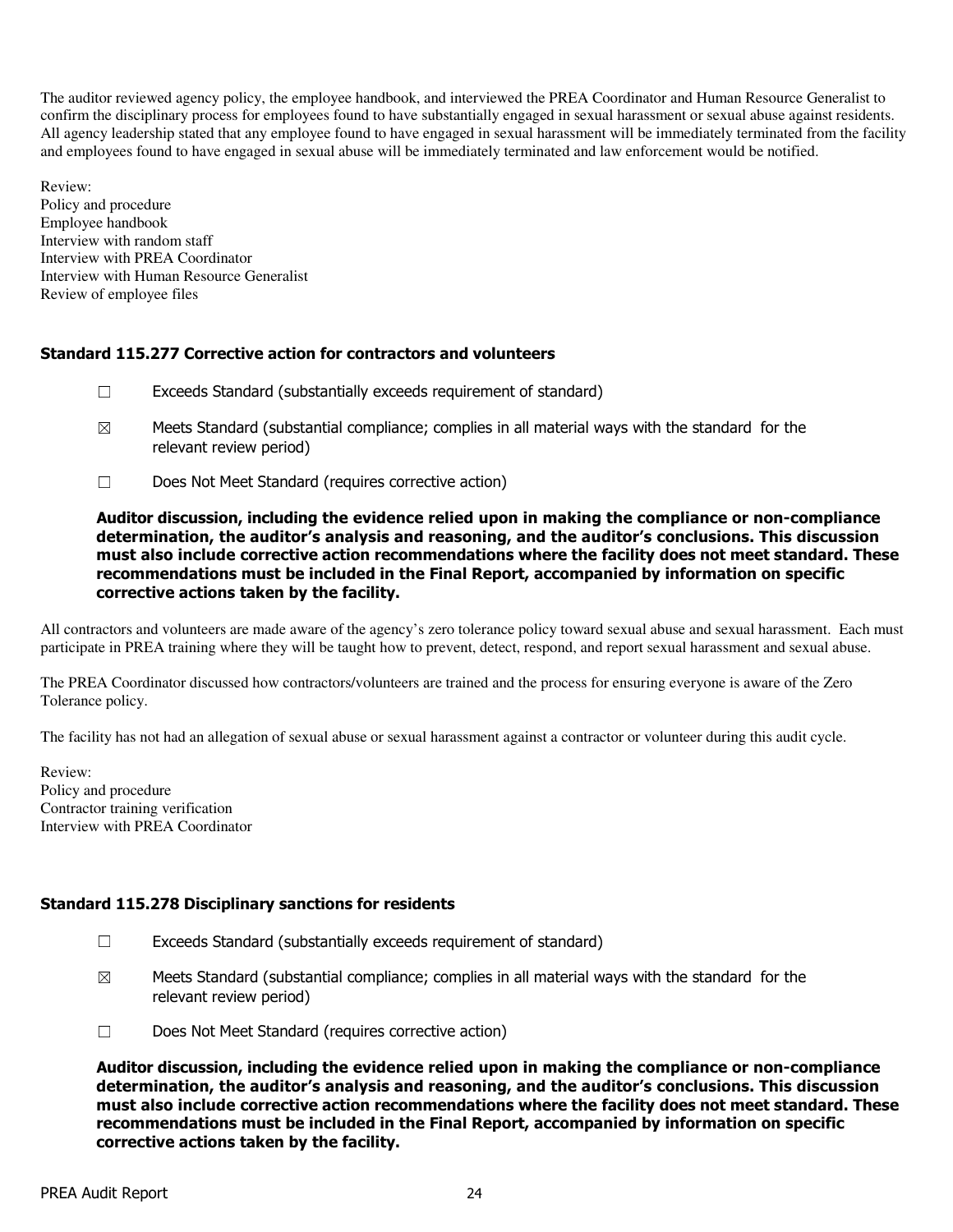The facility has an appropriate policy that disciplines clients for a substantiated allegation of sexual abuse or sexual harassment or for a criminal finding of guilt for sexual abuse or harassment. The facility has not had an allegation of client on client sexual abuse or sexual harassment, nor have they had a guilty finding in a criminal investigation of client on client sexual abuse or sexual harassment during this audit cycle.

The client handbook clearly defines the agency's rule violations and the possible sanctions. Each client is given a handbook at intake and staff reviews the handbook, specifically the disciplinary policies, with each client.

During client interviews, all clients stated that they received a handbook at intake and that staff reviewed the disciplinary policies with them. Each client was able to identify the sanctions that accompany a substantiated allegation of sexual abuse or sexual harassment or a criminal finding of guilt.

Review: Policy and procedure Client handbook Interviews with random clients Interview with PREA Coordinator

#### Standard 115.282 Access to emergency medical and mental health services

- $\Box$  Exceeds Standard (substantially exceeds requirement of standard)
- $\boxtimes$  Meets Standard (substantial compliance; complies in all material ways with the standard for the relevant review period)
- ☐ Does Not Meet Standard (requires corrective action)

Auditor discussion, including the evidence relied upon in making the compliance or non-compliance determination, the auditor's analysis and reasoning, and the auditor's conclusions. This discussion must also include corrective action recommendations where the facility does not meet standard. These recommendations must be included in the Final Report, accompanied by information on specific corrective actions taken by the facility.

After an incident of sexual abuse or sexual assault, victims are offered unimpeded access to emergency medical treatment and crisis intervention services. These services would be provided by qualified practitioners who would determine the appropriate scope of services. Medical services would be provided by Ohio State University Hospital East and mental health, crisis intervention, or advocacy services would be provided by SARNCO. Clients would be given timely information about and timely access to emergency contraception and sexually transmitted infections prophylaxis. All services are offered free of charge to clients.

The victim's mental health will be evaluated by the agency clinician within 48 hours of alleged abuse. The clinician will update the PREA Coordinator on the victim's status every 24 hours until ending monitoring is appropriate.

Alvis staff are trained on the appropriate response to an incident of sexual abuse or sexual assault during monthly staff meetings. A review of first responder duties as well as the Sexual Abuse, Assault, Harassment Response Procedure is conducted during one of these meetings.

A review of allegation investigation forms shows that staff would offer clients the opportunity to receive medical and mental health care if appropriate.

Review: Policy and procedure Sexual Abuse, Assault, Harassment Response Procedure Training roster Investigation report form Interview with PREA Coordinator Interview with Regional Director Interview with random staff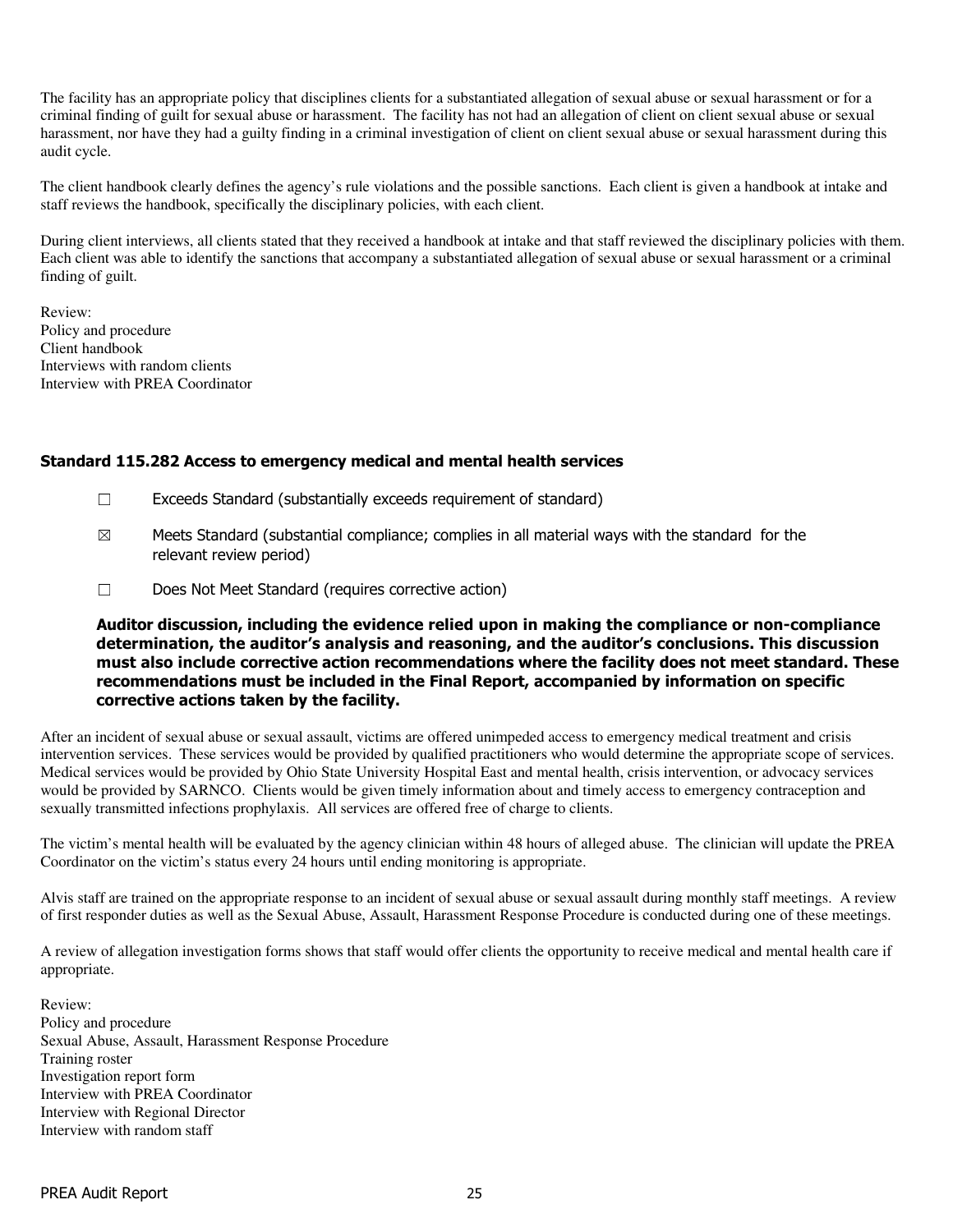## Standard 115.283 Ongoing medical and mental health care for sexual abuse victims and abusers

- ☐ Exceeds Standard (substantially exceeds requirement of standard)
- $\boxtimes$  Meets Standard (substantial compliance; complies in all material ways with the standard for the relevant review period)
- ☐ Does Not Meet Standard (requires corrective action)

Auditor discussion, including the evidence relied upon in making the compliance or non-compliance determination, the auditor's analysis and reasoning, and the auditor's conclusions. This discussion must also include corrective action recommendations where the facility does not meet standard. These recommendations must be included in the Final Report, accompanied by information on specific corrective actions taken by the facility.

The facility offers community medical and counseling services for clients who have been sexually abused in a prison, jail, lockup, or juvenile facility. The treatment includes testing for sexually transmitted diseases. Treatment is offered to all known client to client abusers within 60 days of learning such history. All treatment is offered free of charge. The facility has not had a report of any known client to client abuser.

Staff are trained on the Sexual Abuse, Assault, Harassment Response Procedure. This plan outlines how staff is to offer unimpeded access to both emergency and ongoing medical and mental health care. Ongoing medical and mental health care will be at the discretion of the medical provider and is again at no cost to the resident.

The PREA initial screening and rescreening along with other intake documentation are reviewed to determine if a client has abused others while in a correctional setting. If a client indicates or has a report that indicates that he has in fact abused another client while in a correctional setting, the agency's clinician would meet with the client to determine if additional treatment or a referral for community treatment is necessary.

Review: Policy and procedure Sexual Abuse, Assault, Harassment Response Procedure MOU with SARNCO Training roster Interview with PREA Coordinator Interview with Regional Director Interview with random staff

## Standard 115.286 Sexual abuse incident reviews

- ☐ Exceeds Standard (substantially exceeds requirement of standard)
- $\boxtimes$  Meets Standard (substantial compliance; complies in all material ways with the standard for the relevant review period)
- ☐ Does Not Meet Standard (requires corrective action)

Auditor discussion, including the evidence relied upon in making the compliance or non-compliance determination, the auditor's analysis and reasoning, and the auditor's conclusions. This discussion must also include corrective action recommendations where the facility does not meet standard. These recommendations must be included in the Final Report, accompanied by information on specific corrective actions taken by the facility.

Alvis has an agency policy on a review of all substantiated or unsubstantiated allegations of sexual abuse within 30 days of the conclusion of the investigation. The review team includes the PREA Coordinator, Facility Manager, Facility Director, Managing Director of Agency Programs, CQI Director, Clinical staff, and any other staff member deemed necessary.

PREA Audit Report 26 The team would review agency policies and practices, training, staffing plan, and physical vulnerabilities. This includes whether a change in policy or practice will better prevent, detect, or respond to sexual abuse; if the incident or allegation was motivated by race, ethnicity, gender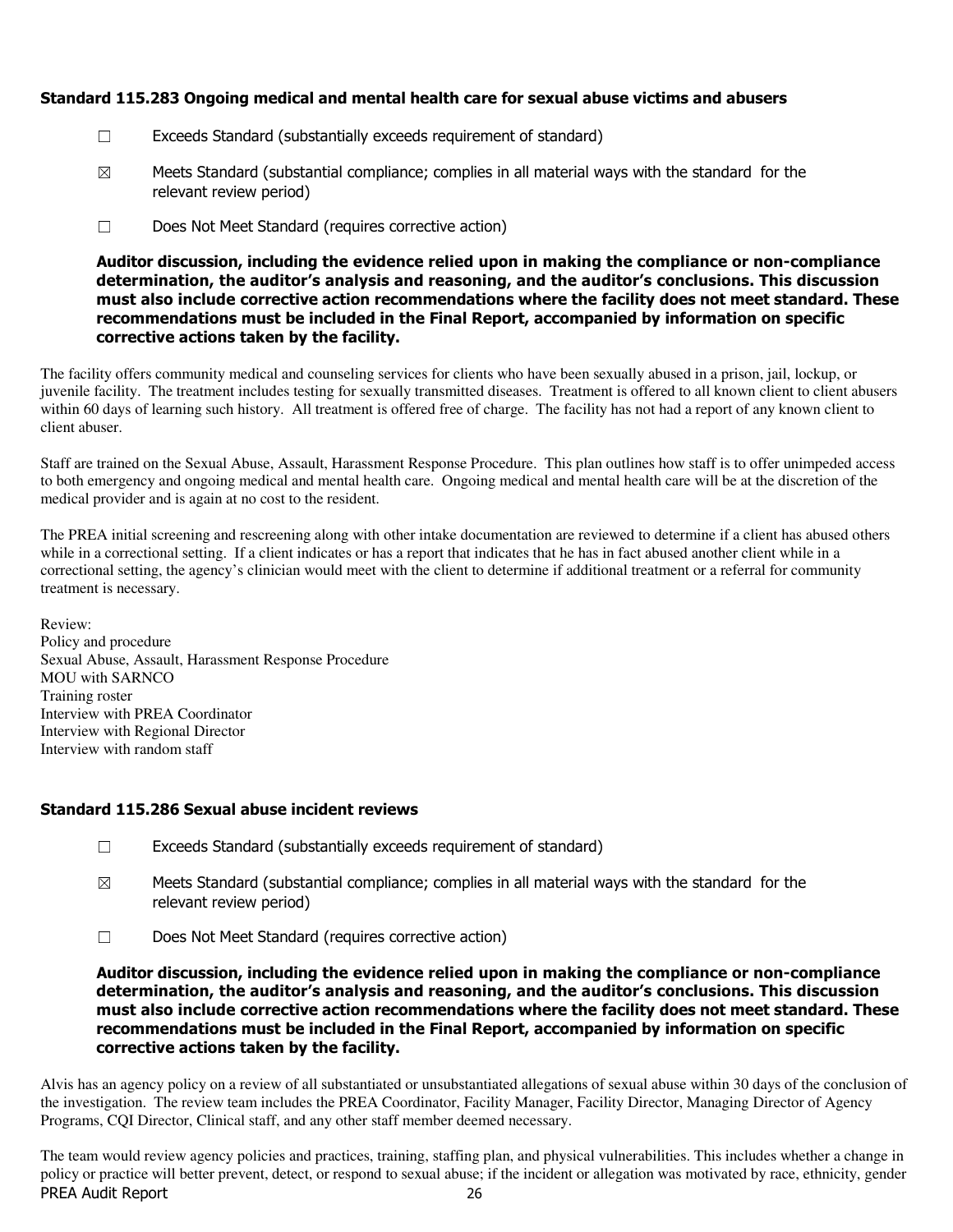identity, gang affiliation, or any other group dynamic; if any physical barriers in the area enabled the abuse; adequacy of staffing levels; and whether monitoring technology should be deployed or augmented to supplement supervision by staff.

Breslin Hall has no allegations of sexual abuse or sexual assault during this audit cycle that would require a SART review. The auditor review the paper work and process of a SART review with the Regional Director and the PREA Coordinator. The Coordinator would ensure that any recommendations were implemented by the Regional Director.

Review: Policy and procedure SART review forms Interview with PREA Coordinator Interview with Regional Director

## Standard 115.287 Data collection

- $\Box$  Exceeds Standard (substantially exceeds requirement of standard)
- $\boxtimes$  Meets Standard (substantial compliance; complies in all material ways with the standard for the relevant review period)
- ☐ Does Not Meet Standard (requires corrective action)

Auditor discussion, including the evidence relied upon in making the compliance or non-compliance determination, the auditor's analysis and reasoning, and the auditor's conclusions. This discussion must also include corrective action recommendations where the facility does not meet standard. These recommendations must be included in the Final Report, accompanied by information on specific corrective actions taken by the facility.

The facility directors are responsible for collecting the data for every allegation of sexual abuse and sexual harassment at the facility for each calendar year. The facility is using the Department of Justice Survey of Sexual Violence IV as the collection instrument. The information from this report is aggregated and listed in the agency's annual PREA report and the report is posted on the facility's website.

The PREA Coordinator reports the records retention schedule for information collected is ten years.

The Justice Department has not requested this information from the agency.

Review: Policy and procedure Annual PREA report Agency website (www.alvis180.org) Survey of Sexual Violence IV report Interview with PREA Coordinator

#### Standard 115.288 Data review for corrective action

- ☐ Exceeds Standard (substantially exceeds requirement of standard)
- $\boxtimes$  Meets Standard (substantial compliance; complies in all material ways with the standard for the relevant review period)
- ☐ Does Not Meet Standard (requires corrective action)

Auditor discussion, including the evidence relied upon in making the compliance or non-compliance determination, the auditor's analysis and reasoning, and the auditor's conclusions. This discussion must also include corrective action recommendations where the facility does not meet standard. These recommendations must be included in the Final Report, accompanied by information on specific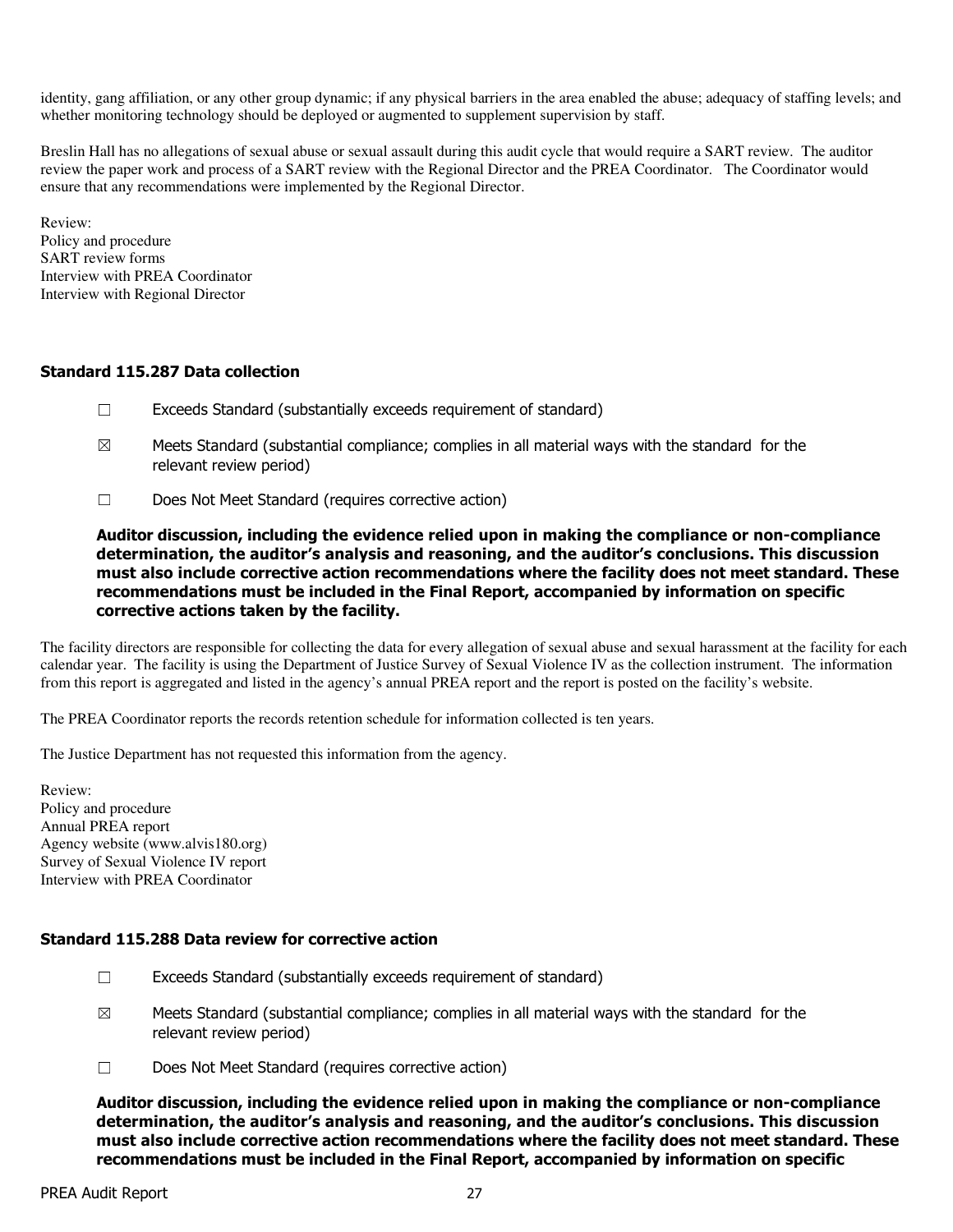#### corrective actions taken by the facility.

The agency has a policy requiring the PREA Coordinator to publish an annual PREA report. The report contains details on how the facility assess and improves the effectiveness of its sexual abuse prevention, detection, and response policies, practices, and training. The report identifies problem areas and corrective action along with the corrections from prior years. The report also includes an assessment of the agency's progress in addressing sexual abuse.

A review of the report shows the facility documented the required information as well as a comparison to last year's allegation demographics and corrective actions. The report list the ways the agency has addressed issues and its overall progress toward addressing sexual abuse.

The report is posted on the agency's website (https://alvis180.org) and includes reports from previous years. The report does not include any identifying information that could jeopardize the safety and security of the facility.

Review: Policy and procedure Annual PREA report Interview with PREA Coordinator

#### Standard 115.289 Data storage, publication, and destruction

- $\Box$  Exceeds Standard (substantially exceeds requirement of standard)
- $\boxtimes$  Meets Standard (substantial compliance; complies in all material ways with the standard for the relevant review period)
- ☐ Does Not Meet Standard (requires corrective action)

Auditor discussion, including the evidence relied upon in making the compliance or non-compliance determination, the auditor's analysis and reasoning, and the auditor's conclusions. This discussion must also include corrective action recommendations where the facility does not meet standard. These recommendations must be included in the Final Report, accompanied by information on specific corrective actions taken by the facility.

The PREA Coordinator is responsible for the collection and secure retention of all data collected pursuant to standard 115.287. The data collected will be retained to 10 years. The Coordinator takes all collected information from each facility under the Alvis House Inc. umbrella and creates an annual report which is published on the agency's website (https://avis108.org) after approval from the agency's President/CEO.

The report does not contain any information that could identify anyone personally or contain any information that could jeopardize the safety and security of the facilities.

Review: Policy and procedure Annual PREA report Agency website Interview with PREA Coordinator

## AUDITOR CERTIFICATION

I certify that:

- $\boxtimes$  The contents of this report are accurate to the best of my knowledge.
- $\boxtimes$  No conflict of interest exists with respect to my ability to conduct an audit of the agency under review, and
- $\boxtimes$  I have not included in the final report any personally identifiable information (PII) about any

PREA Audit Report 28